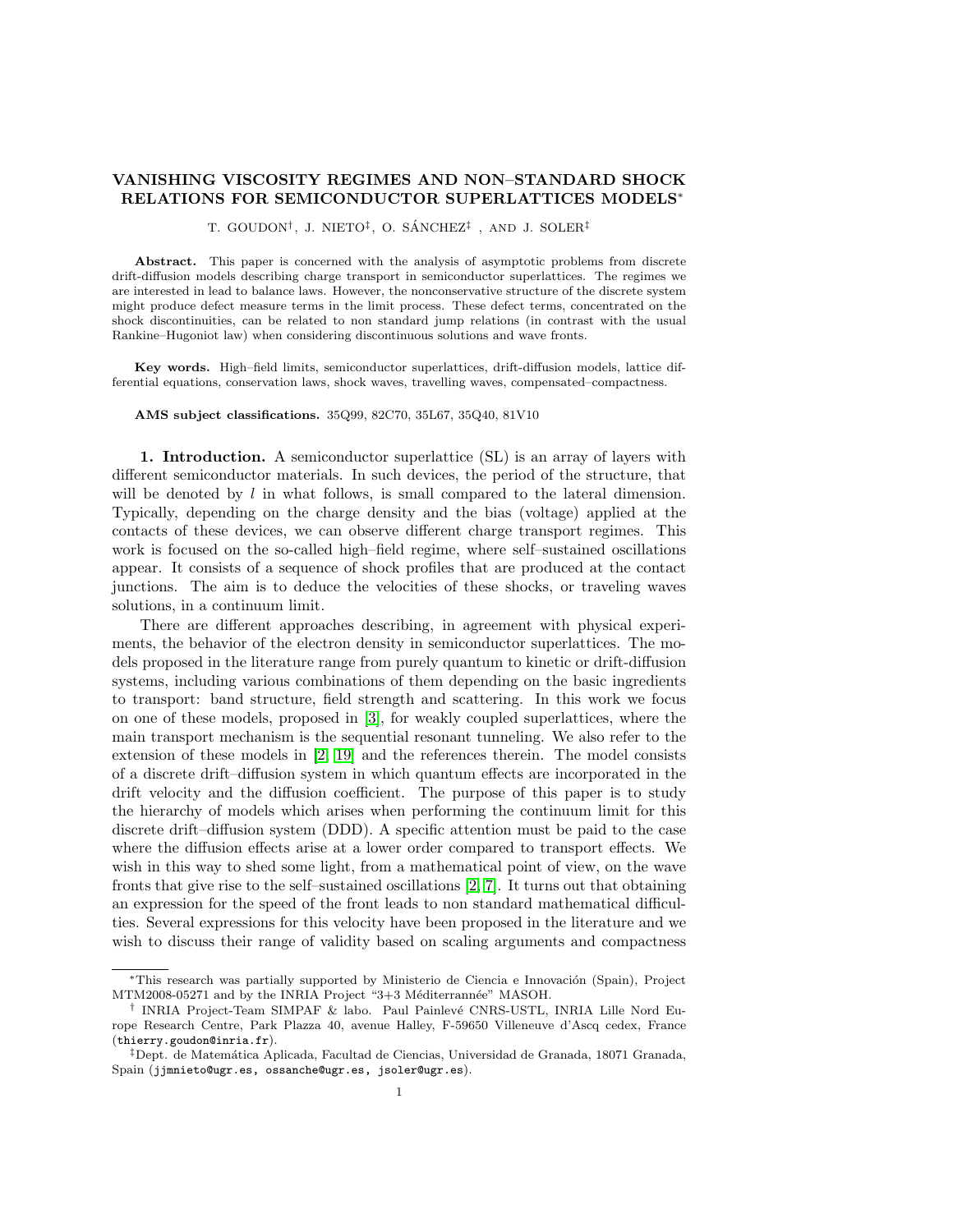techniques.

1.1. The discrete drift-diffusion model. The behavior of the charge in the SL can be described through the DDD system of differential equations satisfied by the electron density  $n_i(t)$  and the electric field  $F_i(t)$  where the index i refers to the cell we consider in the array. We refer to [\[3\]](#page-19-0) or the review [\[2\]](#page-19-1) for a detailed derivation of the equations.

First, we have a discrete Poisson equation relating the field and the density

<span id="page-1-0"></span>
$$
F_i - F_{i-1} = \frac{e}{\varepsilon} (n_i - N_D),
$$
\n(1.1)

where  $(-e)$  is the elementary electron charge,  $\varepsilon$  is the average permittivity in the SL and  $N_D$  stands for the doping density in the wells. In this paper we restrict our attention to the case where the doping profile is constant so that  $N_D$  is a given positive constant.

Second, the evolution of the density in the ith cell is driven by the following charge continuity equation

$$
\frac{\mathrm{d}n_i}{\mathrm{d}t} = \mathscr{J}_{i-1 \to i} - \mathscr{J}_{i \to i+1},\tag{1.2}
$$

where  $\mathscr{J}_{i\to i+1}$  denotes the tunneling current density through the barrier separating the cells  $\#i$  and  $\#(i+1)$ . We remark immediately that

<span id="page-1-2"></span><span id="page-1-1"></span>
$$
\frac{\varepsilon}{e} \frac{\mathrm{d}F_i}{\mathrm{d}t} + \mathscr{J}_{i \to i+1} = \mathscr{J}(t),\tag{1.3}
$$

does not depend on the considered cell. This is the so-called Ampère law, where  $e \nless (t)$  stands for the total current density through the SL. The model is completed by a constitutive law which defines the current density  $\mathscr{J}_{i\to i+1}$  by means of the  $(n_k, F_k)$ 's. Such a constitutive law has essentially a phenomenological basis; we refer for example to [\[2\]](#page-19-1) or to [\[19,](#page-20-0) §3.3 and §5] for possible derivations. Denoting by l the length of the SL cells, we adopt here the following simple definition

<span id="page-1-3"></span>
$$
\mathcal{J}_{i \to i+1} = \frac{n_i v(F_i)}{l} - \frac{D(F_i)(n_{i+1} - n_i)}{l^2},\tag{1.4}
$$

which involves given non-negative functions of the electric field:  $v$  (drift velocity) and D (diffusion "coefficient"). The functions depend on the physical properties of the material used within the SL. Observe that we can use  $(1.1)$  and  $(1.4)$  to write a system of equations where the unknowns are the electric fields; indeed [\(1.3\)](#page-1-2) then becomes

$$
\frac{dF_i}{dt} + v(F_i) \frac{F_i - F_{i-1}}{l} - D(F_i) \frac{(F_{i+1} - 2F_i + F_{i-1})}{l^2} = \frac{e}{\varepsilon} \left( \mathcal{J}(t) - \frac{v(F_i)N_D}{l} \right). \tag{1.5}
$$

Boundary conditions are needed to complete the problem and to make it wellposed. There exists a large variety of relevant extra conditions to close this system of equations, depending on the physical context, and the discussion of relevant boundary conditions is an important modeling issue. However, the idea of this work is to analyze shock profiles and thus we restrict the framework of our study to infinitely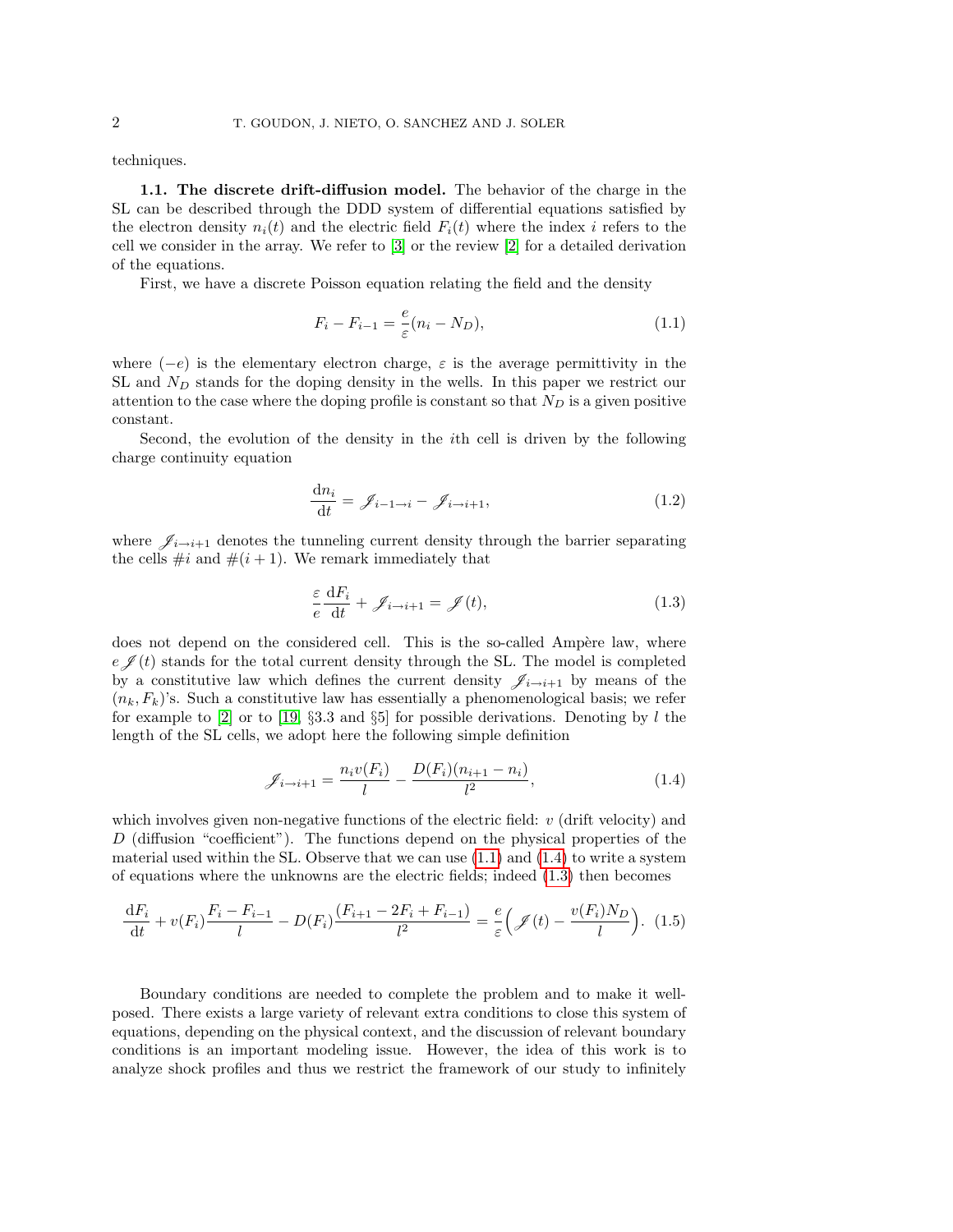large superlattices. The index  $i$  ranges in the whole set of integers  $\mathbb{Z}$ , and we impose conditions at infinity. It is natural to require quasineutrality at infinity, that is

<span id="page-2-2"></span>
$$
\lim_{i \to \pm \infty} n_i = N_D. \tag{1.6}
$$

Consistently, owing to [\(1.1\)](#page-1-0), we infer that the electric field tends to some constant state

$$
\lim_{i \to -\infty} F_i = F_-, \qquad \lim_{i \to +\infty} F_i = F_+,
$$

and, coming back to [\(1.5\)](#page-1-3), we realize that the asymptotic state should verify

<span id="page-2-1"></span>
$$
\frac{v(F_{\pm})}{l} N_D = \mathscr{J}.
$$
 (1.7)

Therefore, in what follows, we restrict our study to the case in which the current is controlled: we assume that the total current  $\mathscr I$  is a given constant. A typical shape of the function  $v(F)$  is displayed in Figure [1.1](#page-2-0) (see [\[3,](#page-19-0) [7\]](#page-19-2) and [\[2,](#page-19-1) Appendix A] for exact formulas of  $v$  and  $D$ , and Appendix [B](#page-19-3) for an explicit approximation based in a numerical fit). It allows to define  $0 < F_{s,-} \leq F_u \leq F_{s,+} < \infty$  solutions of [\(1.7\)](#page-2-1).



<span id="page-2-0"></span>FIG. 1.1. Drift-velocity  $v(F)$  and (amplified) diffusion coefficient  $10\frac{D(F)}{l}$ . Horizontal line corresponds to a constant value of  $\frac{l}{N_D}$  and states  $0 < F_{s,-} \leq F_u \leq F_{s,+} < \infty$  are solutions of [\(1.7\)](#page-2-1).

Throughout the paper we assume that the data are such that there exist three distinct such solutions; in such a case,  $F_{s,-}$  and  $F_{s,+}$  are stable states, while  $F_u$  is unstable (according to the sign of  $v'(F)$  at these points). Therefore, a physically relevant case consists in dealing with solutions joining the equilibrium states  $F = F_{s-}$  and  $F_{+} =$  $F_{s,+}$  and one is interested in the characteristics of the corresponding front, a question addressed in [\[19,](#page-20-0) [2\]](#page-19-1). The concept of front is associated with the concept of heterocline solution in the framework of dynamical systems, see [\[1,](#page-19-4) [11\]](#page-19-5). Discrete shocks can be defined as well, and the theory of discrete dynamical systems provides the existence of discrete traveling front connecting the stable equilibrium states for the system [\(1.5\)](#page-1-3), see Theorem [2.3](#page-8-0) below. Note that dealing with finite SL, boundary conditions could introduce a new front perturbing the study of the dynamics of discontinuities; we refer to [\[9\]](#page-19-6) for an analysis of this situation.

1.2. Dimensional issues and asymptotic problems. The aim of this section is to write the system in dimensionless form. The identification of dimensionless physical parameters will lead to discuss asymptotic questions. The presentation below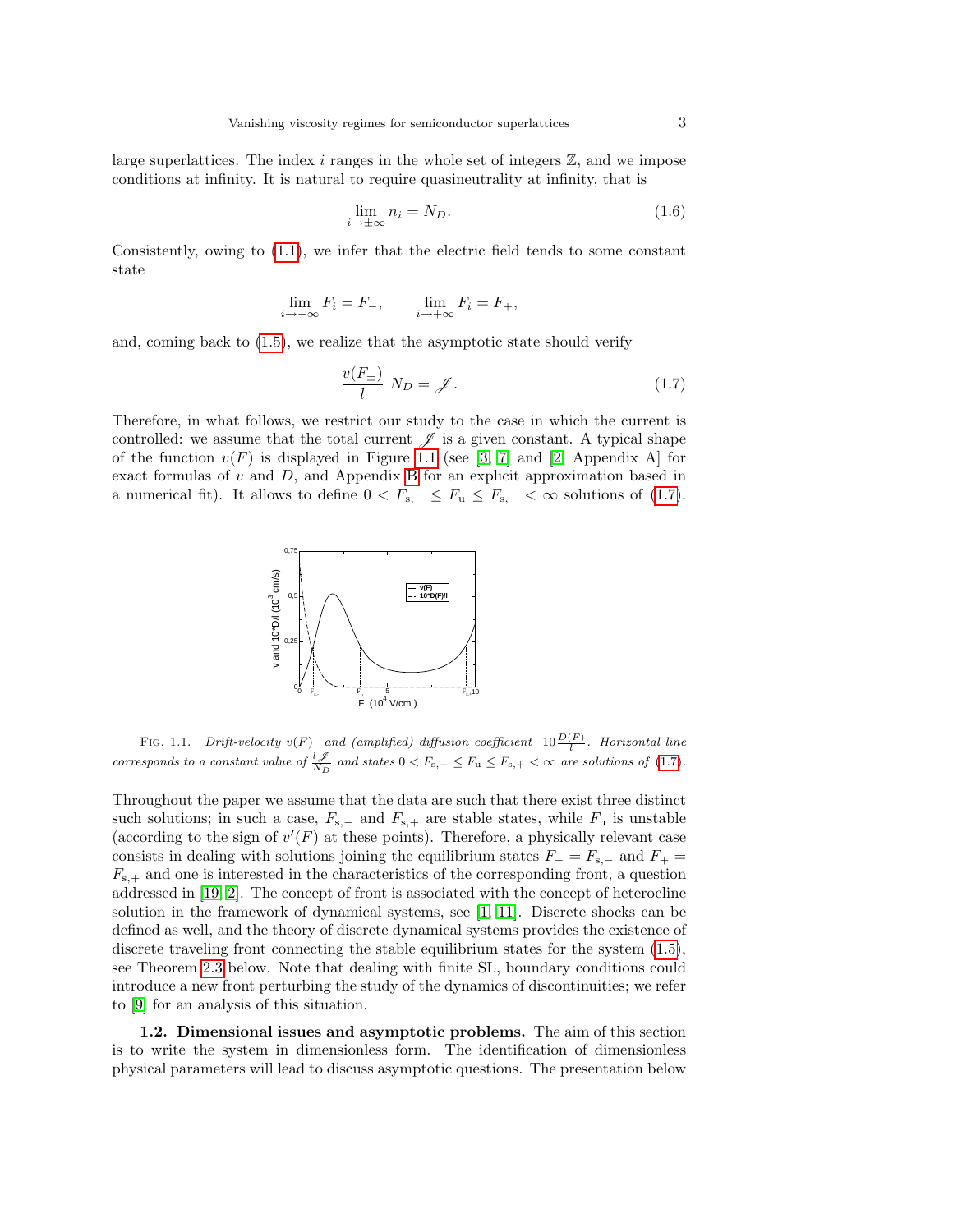follows [\[7\]](#page-19-2). Let T, L be time and length units, respectively. The doping profile  $N_D$ , which is assumed to be constant throughout the SL, defines a unit for the charge density. We denote by F a characteristic value of the electric field. Then, we set

$$
\begin{cases}\n\mathbf{F}\ \overline{F_i}(\overline{t}) = F_i(\mathbf{T}\overline{t}), \\
\frac{\mathbf{L}}{\mathbf{T}}\ \overline{v}(\overline{F}) = v(\mathbf{F}\overline{F}), \\
\epsilon \frac{\mathbf{L}^2}{\mathbf{T}}\ \overline{D}(\overline{F}) = D(\mathbf{F}\overline{F}),\n\end{cases}
$$

where the overline denotes dimensionless quantities. Note that the parameter  $\epsilon > 0$ measures the strength of the diffusion effects compared to the convection effects.

Due to [\(1.7\)](#page-2-1), the total current rescales as  $\mathscr{J} = \frac{LN_D}{l\mathcal{T}} \mathscr{J}$ . We set

$$
h=\frac{l}{\mathrm{L}}
$$

and

$$
\lambda = \sqrt{\frac{\varepsilon \, F}{e \, N_D}}.
$$

The length  $\lambda$ L is interpreted as the Debye length of the device. We see on Figure [1.1](#page-2-0) that the drift coefficient vanishes as  $F$  goes to 0, and thus diffusion effects have to be considered at leading order. This is the "low-field" regime investigated in [\[7\]](#page-19-2). However, as  $F$  increases, the drift effects become dominant. For this reason, the regime where  $\epsilon$  goes to 0 is referred to as the "high-field" regime. Hence [\(1.5\)](#page-1-3) becomes in dimensionless form

<span id="page-3-1"></span>
$$
\frac{\mathrm{d}\overline{F}_i}{\mathrm{d}\overline{t}} + \frac{1}{h}\overline{v}(\overline{F}_i)(\overline{F}_i - \overline{F}_{i-1}) - \frac{\epsilon}{h^2}\overline{D}(\overline{F}_i)(\overline{F}_{i+1} - 2\overline{F}_i + \overline{F}_{i-1}) = \frac{1}{\lambda^2 h}(\overline{\mathscr{J}} - \overline{v}(\overline{F}_i)). \tag{1.8}
$$

Physical constants and properties of the SL are embodied into the three dimensionless quantities  $h, \lambda, \epsilon > 0$ .

In [\[7\]](#page-19-2) the theoretical analysis of the situation  $h \approx 1/\lambda^2 \ll 1$  and  $\epsilon = 1$  on a finite superlattice was performed. Adapted to the present situation with a given total current, it leads to the following continuous convection-diffusion model

<span id="page-3-0"></span>
$$
\partial_t F + v(F)\partial_x F - \epsilon D(F)\partial_{xx}^2 F = \mathscr{J} - v(F),\tag{1.9}
$$

which has been already introduced in [\[19,](#page-20-0) eq. (174)].

Here, we focus our interest on high-field regimes where in addition to  $h \simeq 1/\lambda^2 \ll$ 1 we assume  $\epsilon \ll 1$ . In this case, we face a new difficulty related to the existence of discrete shocks and the non conservative form of the discrete system. As stated in [\[2\]](#page-19-1), this regime can be intuitively associated to the balance law

$$
\partial_t F + \partial_x V(F) = \mathscr{J} - v(F), \qquad V'(F) = v(F). \tag{1.10}
$$

However, due to the non conservative structure of the original system (note that  $v(F_i)\frac{F_i-F_{i-1}}{h}$  is not in divergence form), we will obtain the balance law [\(1.10\)](#page-3-0) up to some defect terms which appear as a source supported only by the discontinuities of the solutions. We will show that the solutions of  $(1.8)$  converge towards solutions of [\(1.10\)](#page-3-0) as far as the latter are regular and do not develop discontinuities. When a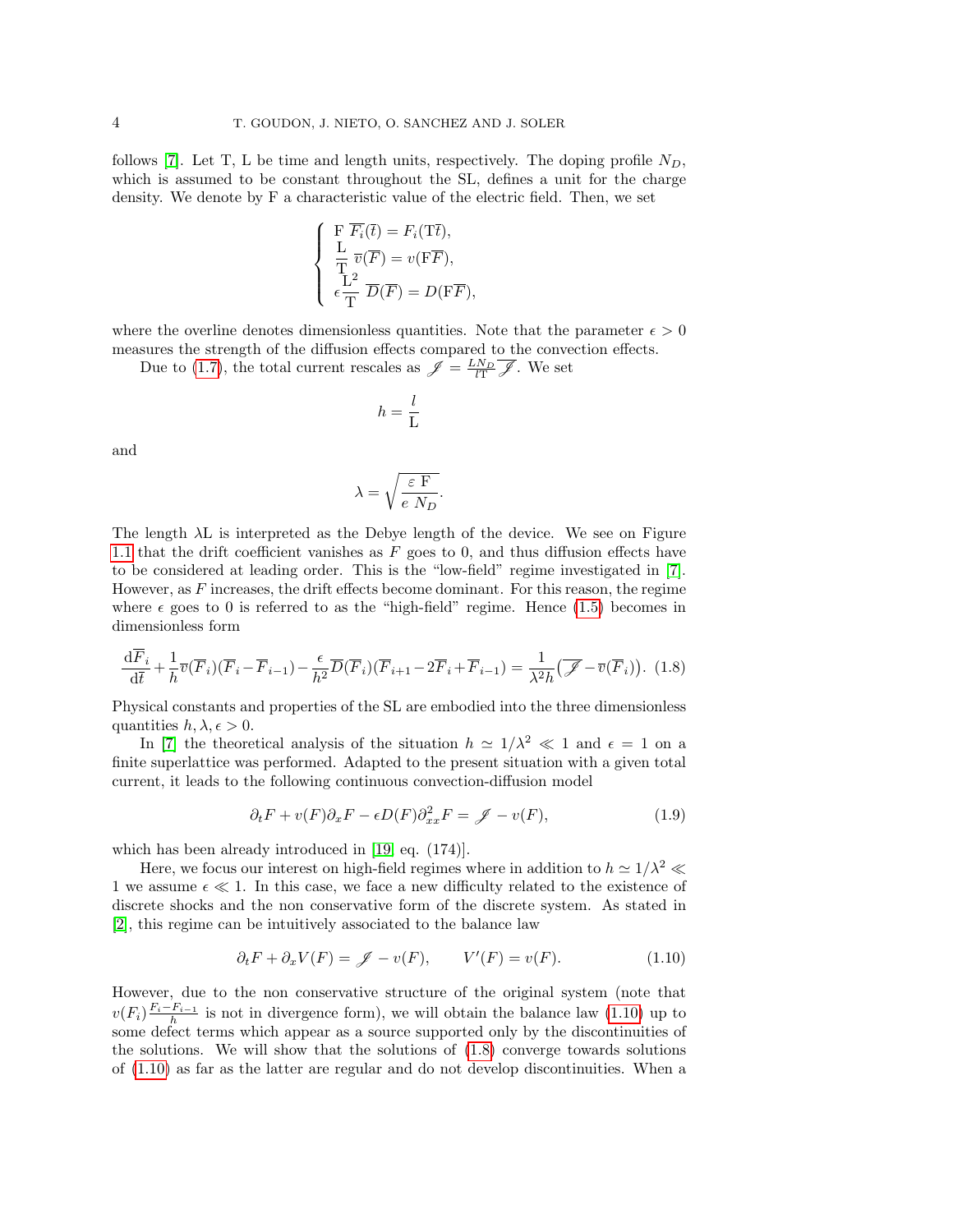singularity occurs new terms appear as a consequence of the non conservative structure of the the original system. In particular, we shall see that the propagation speed of the shock wave solutions is not the standard one which can be derived from the Rankine–Hugoniot relations. This is a well-known feature in numerical analysis of hyperbolic equations: non conservative schemes lead to wrong solutions associated with the original conservation laws. This question has been investigated in details in [\[9\]](#page-19-6). Similar problems have been dealt with recently in [\[8\]](#page-19-7), based on the kinetic interpretation of scalar conservation laws, see [\[13\]](#page-19-8) and [\[5\]](#page-19-9) for adaptation to equations with zeroth order source terms. As an interesting consequence, the analysis of the defect terms leads to non standard shock relations satisfied by the discontinuous solutions of the limit system. For instance, considering the equilibrium solutions  $F_{s,\pm}$ devised above, the function

<span id="page-4-0"></span>
$$
F(t,x) = \begin{cases} F_{s,-} & \text{if } x < \sigma t, \\ F_{s,+} & \text{if } x > \sigma t \end{cases}
$$
 (1.11)

is a discontinuous solution of [\(1.10\)](#page-3-0), with the speed  $\sigma = \sigma_{\rm RH}$  defined by the Rankine-Hugoniot condition

<span id="page-4-2"></span><span id="page-4-1"></span>
$$
\sigma_{\rm RH} = \frac{V(F_{\rm s,+}) - V(F_{\rm s,-})}{F_{\rm s,+} - F_{\rm s,-}} = \frac{\int_{F_{\rm s,-}}^{F_{\rm s,+}} v(F) \, \mathrm{d}F}{F_{\rm s,+} - F_{\rm s,-}}.
$$
\n(1.12)

As a consequence of the defect term, we shall obtain the same solution [\(1.11\)](#page-4-0), but involving a different speed  $\sigma \neq \sigma_{\text{RH}}$ . We summarize our study by the following diagram that shows the different regimes we wish to investigate

$$
F_i^{\epsilon, h}(t)
$$
\nDiscrete Drift Diffusion\n
$$
\begin{array}{c|c}\n & h \rightarrow 0 \\
\hline\n\begin{array}{c|c}\n\hline\n\end{array} & h \rightarrow 0 \\
\hline\n\begin{array}{c|c}\n\hline\n\end{array} & \text{Continuous Drift Diffusion} \\
\hline\n\end{array}
$$
\n
$$
\begin{array}{c|c}\n\hline\n\end{array} & \epsilon \rightarrow 0 \\
\hline\n\begin{array}{c|c}\nF_i^h(t) \\
\hline\n\end{array} & \rightarrow\n\end{array}
$$
\n
$$
\begin{array}{c|c}\nF_i^h(t) \\
\hline\n\end{array}
$$
\n
$$
\begin{array}{c|c}\nF_i^h(t) \\
\hline\n\end{array}
$$
\n
$$
\begin{array}{c|c}\n\hline\n\end{array}
$$
\n
$$
\begin{array}{c|c}\n\hline\n\end{array}
$$
\n
$$
\begin{array}{c|c}\n\hline\n\end{array}
$$
\n
$$
\begin{array}{c}\n\hline\n\end{array}
$$
\n
$$
\begin{array}{c}\n\hline\n\end{array}
$$
\n
$$
\begin{array}{c}\n\hline\n\end{array}
$$
\n
$$
\begin{array}{c}\n\hline\n\end{array}
$$
\n
$$
\begin{array}{c}\n\hline\n\end{array}
$$
\n
$$
\begin{array}{c}\n\hline\n\end{array}
$$
\n
$$
\begin{array}{c}\n\hline\n\end{array}
$$
\n
$$
\begin{array}{c}\n\hline\n\end{array}
$$
\n
$$
\begin{array}{c}\n\hline\n\end{array}
$$
\n
$$
\begin{array}{c}\n\hline\n\end{array}
$$
\n
$$
\begin{array}{c}\n\hline\n\end{array}
$$
\n
$$
\begin{array}{c}\n\hline\n\end{array}
$$
\n
$$
\begin{array}{c}\n\hline\n\end{array}
$$
\n
$$
\begin{array}{c}\n\hline\n\end{array}
$$
\n
$$
\begin{array}{c}\n\hline\n\end{array}
$$
\n
$$
\begin{array}{c}\n\hline\n\end{array}
$$
\n
$$
\begin{array}{c}\n\hline\n\
$$

The remarkable conclusion of our study is that the limits in this diagram do not commute. Performing the limit  $(h \to 0)$  first and then  $(\epsilon \to 0)$ , we will obtain a modified shock speed  $\sigma_{\text{diff}}$  which retains information about the (apparently disappeared) discrete diffusion coefficient. However, the limit ( $\epsilon \to 0$ ) first and then ( $h \to 0$ ) leads to a different shock speed  $\sigma_{\text{disc}}$  which does not depend on D, but still differs from  $\sigma_{\text{RH}}$ . Furthermore, our analysis also indicates that the diagonal process where both h and  $\epsilon$  go to 0 certainly leads to a delicate analysis, where the result might depend on the details of the relation  $h = h(\epsilon)$ . We give some hints in this direction, obtaining another possible expression for the shock speed. In the sequel we will use the notation summarized in the diagram; the dependence of the models with respect to the parameters are labeled with superindex on the corresponding solutions. For instance, the solutions to the DDD model [\(1.8\)](#page-3-1) will be denoted by  $F_i^{\bar{\epsilon},h}$ .

The paper is organized as follows. In Section [2](#page-5-0) we summarize some a priori estimates for the DDD solutions required for the limiting process, and justify the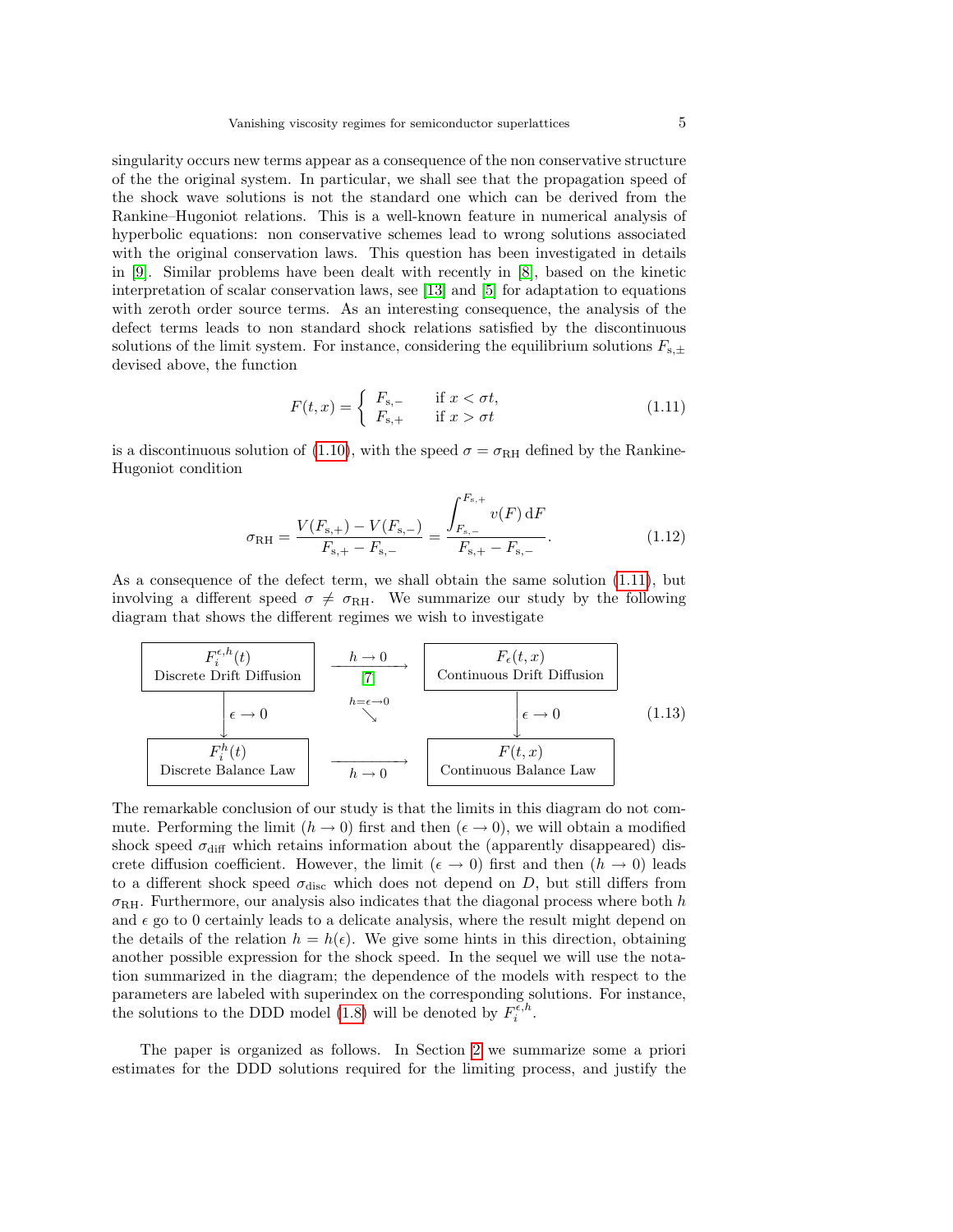existence of discrete traveling waves by the theory of discrete dynamical systems. Section [3](#page-9-0) is devoted to the asymptotic regime that leads to continuous models from the DDD one by considering the limits ( $\epsilon \to 0$ ) first and next ( $h \to 0$ ), in diagram [\(1.13\)](#page-4-1). In Section [4,](#page-13-0) we proceed the other way around, by performing the upper limit,  $(h \to 0)$  first and  $(\epsilon \to 0)$  second, in diagram [\(1.13\)](#page-4-1). Since the continuous limit  $h \to 0$  was essentially developed in [\[7\]](#page-19-2) we mainly deal with the limit  $\epsilon \to 0$ , that is a vanishing viscosity analysis. Section [\(5\)](#page-17-0) ends the paper with some comments and conclusions.

<span id="page-5-0"></span>2. Analysis of the DDD model. Throughout the paper we assume that  $v$  and D are  $C<sup>1</sup>$  non-negative functions having a typical shape as displayed in Figure [1.1.](#page-2-0) In particular, we shall use the property:

for any 
$$
0 < F_{s,-} \leq F \leq F_{s,+}
$$
, we have 
$$
\begin{cases} 0 < v(F) \leq M, \\ 0 < \delta \leq D(F) \leq M, \\ |v'(F)| \leq M, \quad |D'(F)| \leq M. \end{cases} \tag{2.1}
$$

We denote

<span id="page-5-1"></span>
$$
V(F) = \int_0^F v(z) \, \mathrm{d}z.
$$

Let us start by establishing some properties of the solutions to the lattice differential equation defined by  $(1.8)$ . We first show that  $(1.8)$  is well-posed and admits bounded solutions, provided that nonlinearities are Lipschitz continuous and sublin-ear, see [\(2.1\)](#page-5-1). This fact guarantees that  $(F_i^{\epsilon, h}(t), n_i^{\epsilon, h}(t))$  and their time derivative are bounded, with bounds depending a priori on  $\epsilon$  and h. We shall show that the field  $F_i^{\epsilon,h}(t)$  is uniformly bounded with respect to h and  $\epsilon$  and, in fact, the sequence takes values between the equilibrium states  $F_{s,-}$  and  $F_{s,+}$ . In agreement with the physical requirements, the densities  $n_i^{\epsilon, h}(t)$  remain non-negative. Furthermore, based on a discrete maximum principle, we can also prove a local in time uniform bound, which thus implies a  $W^{1,\infty}$  bound for the field. Having in mind the limiting balance law [\(1.10\)](#page-3-0), this estimate corresponds to the case of an initially regular solution that might develop shock waves in finite time.

THEOREM 2.1. Let  $F_i^{\epsilon,h}(0)$  be an initial condition verifying  $0 < F_{s,-} \leq F_i^{\epsilon,h}(0) \leq$  $F_{s,+}$  and, moreover,

<span id="page-5-2"></span>
$$
\sum_{i=0}^{\infty} |F_i^{\epsilon, h}(0) - F_{\mathbf{s},+}|^2 < \infty, \qquad \sum_{i=-\infty}^{0} |F_i^{\epsilon, h}(0) - F_{\mathbf{s},-}|^2 < \infty. \tag{2.2}
$$

Then,

i) There exists a unique and globally defined solution  $t \mapsto F_i^{\epsilon, h}(t)$  of  $(1.8)$ associated to this initial data which verifies  $0 < F_{s,-} \leq F_i^{\epsilon,h}(t) \leq F_{s,+}$ . In addition, the sums  $\sum_{i=0}^{\infty} |F_i^{\epsilon,h}(t) - F_{s,+}|^2$ ,  $\sum_{i=-\infty}^{0} |F_i^{\epsilon,h}(t) - F_{s,-}|^2$  are finite, for any  $0 \leq t < \infty$ . In particular the quasineutrality condition [\(1.6\)](#page-2-2) holds.

ii) Let  $n_i^{\epsilon, h}$  be associated to  $F_i^{\epsilon, h}$  by the Poisson relation

$$
n_i^{\epsilon, h} - 1 = \frac{F_i^{\epsilon, h} - F_{i-1}^{\epsilon, h}}{h}.
$$

If  $n_i^{\epsilon,h}(0) \ge 0$  initially, then, for any  $t \ge 0$  we have  $n_i^{\epsilon,h}(t) \ge 0$ .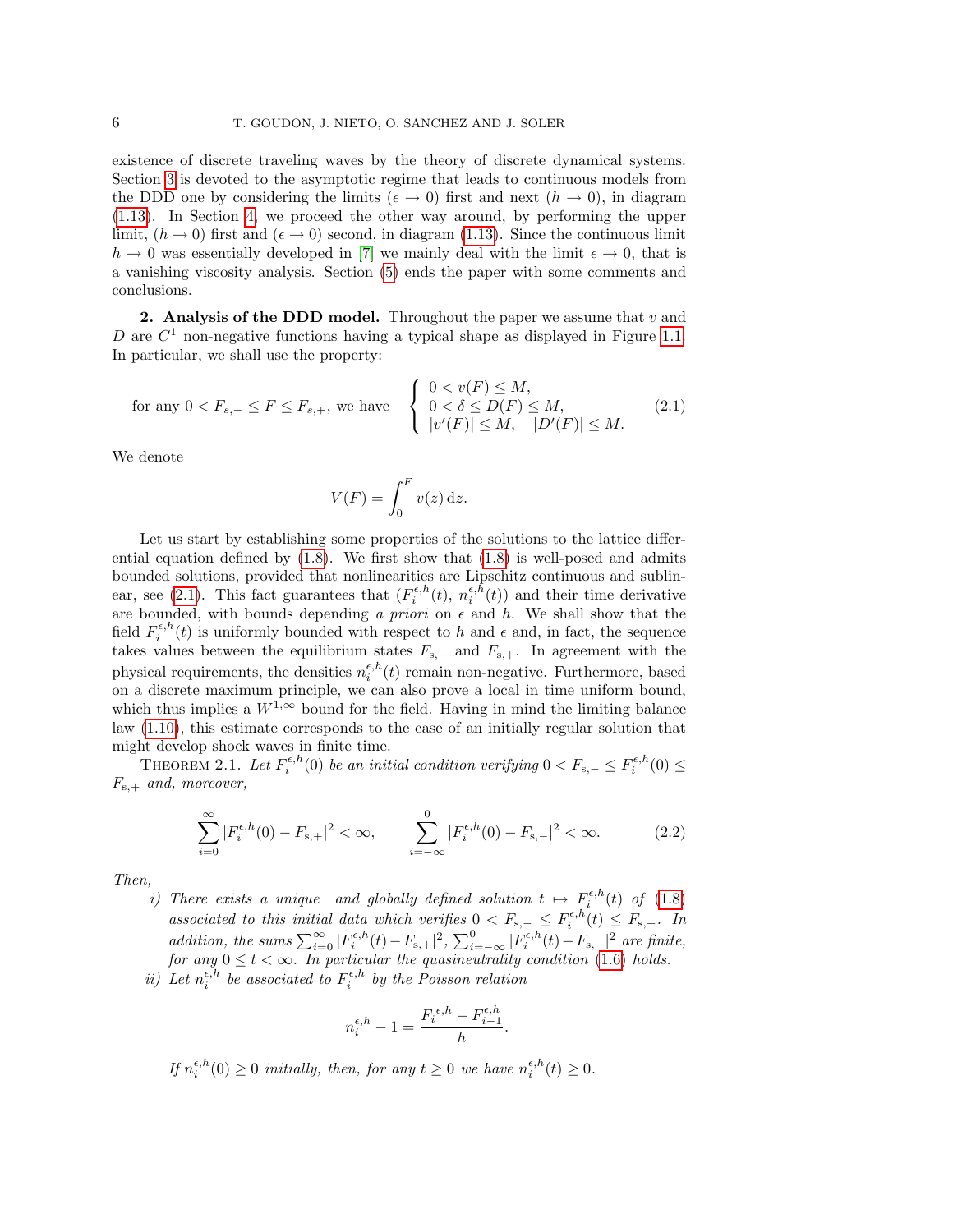iii) In addition to the hypothesis in i) and ii), assume that  $\sup_{\epsilon,h}(\sup_i(n_i^{\epsilon,h}(0))) \leq$  $C < \infty$  initially. Then there exists  $T^* < \infty$  such that  $\sup_{\epsilon,h}(\sup_i(n_i^{\epsilon,h}(t))) \leq$  $C(t) < \infty$  for any  $0 \leq t < T^*$ , where  $C(t)$  is a nonnegative increasing function.

*Proof.* We start by considering a truncated version of the system  $(1.8)$ . Let  $I \in \mathbb{N}$ , the index i lies in  $\{-I, ..., +I\}$  and we impose the value of the boundary terms  $F_{-I-1} = F_{-}$  and  $F_{I+1} = F_{+}$ . Basic arguments of the theory of ordinary differential equations guarantee that the system is well-posed, at least on a small enough time interval, for any initial data.

Now, let  $F_e$  be an equilibrium state, solution of  $\mathscr{J} = v(F)$ . Suppose that initially  $F_i(0) \geq F_e$  and similarly for the boundary data  $F_{\pm} \geq F_e$ . We shall prove that the  $F_i$ 's remain bounded from below by  $F_e$ . To this end, we set  $G_i = F_i - F_e$ . Assume the existence of  $0 \leq t^* < \infty$  being the first time such that there exists some  $k \in \{-1, \dots, +1\}$  verifying  $G_k(t^*) = 0$ . We can suppose that either  $G_{k-1}(t^*) > 0$  or  $G_{k+1}(t^*) > 0$ , otherwise  $G_i(t^*)$  will be identically 0 (or equivalently, the solution will be identically equal to  $F_e$ ). Then, checking the general equation for  $G_i$ :

$$
\frac{\mathrm{d}G_i}{\mathrm{d}t} = \left(\frac{v(F_i)}{h}G_{i-1} + \frac{\epsilon D(F_i)}{h^2}(G_{i+1} + G_{i-1})\right) - \left(\frac{v(F_i)}{h} + \frac{2\epsilon D(F_i)}{h^2}\right)G_i
$$

$$
+ \left(\mathcal{J} - v(F_i)\right).
$$

we obtain  $\frac{d}{dt}G_k(t^*) > 0$ , which shows that  $G_k$  remains non-negative. A similar proof can be adapted for the bound from above.

Let us denote by  $F_i^{(I)}(t)$  the solution obtained with the boundary data  $F_{-I-1}^{(I)}$  =  $F_{s,-}$  and  $F_{I+1}^{(I)} = F_{s,+}$ , extended on Z by setting  $F_i^{(I)}(t) = F_{s,\pm}$  when  $\pm i \geq I+1$ . The corresponding sequence satisfies

$$
F_{s,-} \le F_i^{(I)}(t) \le F_{s,+},
$$

and therefore it is globally defined with  $F_i^{(I)} \in C^1([0,\infty))$ . Furthermore,  $\left| \frac{d}{dt} F_i^{(I)} \right|$ is bounded uniformly with respect to i and I (but the estimate depends on h and  $\epsilon$ ). By combining the Arzela-Ascoli theorem and a diagonal argument we can extract a subsequence such that, for any i,  $F_i^{(I)}(t)$  converges to some  $F_i^{\epsilon,h}(t)$  as  $I \to \infty$ , uniformly on any finite time interval  $[0, T]$ . Clearly, the limit  $F_i^{\epsilon, h}$  verifies [\(1.8\)](#page-3-1) as well as the estimate  $F_{s,-} \leq F_i^{\epsilon, h} \leq F_{s,+}.$ 

Furthermore, using  $\mathscr{J} = v(F_{s,+})$  and expanding in [\(1.8\)](#page-3-1)  $F_{i+1}^{(I)} - 2F_i^{(I)} + F_{i-1}^{(I)} =$  $F_{i-1}^{(I)} - F_i^{(I)} + (F_{i+1}^{(I)} - F_{s,+}) + (F_{s,+} - F_i^{(I)}),$  we check that

$$
\frac{\mathrm{d}}{\mathrm{d}t} \sum_{i=0}^{\infty} |F_i^{(I)} - F_{s,+}|^2 = 2 \sum_{i=0}^{\infty} (F_i^{(I)} - F_{s,+}) \left\{ -\left(\frac{\epsilon D(F_i^{(I)})}{h^2} + \frac{v(F_i^{(I)})}{h}\right) (F_i^{(I)} - F_{i-1}^{(I)}) + \left(v(F_{s,+}) - v(F_i^{(I)})\right) + \frac{\epsilon D(F_i^{(I)})}{h^2} (F_{i+1}^{(I)} - F_{s,+}) - \frac{\epsilon D(F_i^{(I)})}{h^2} (F_i^{(I)} - F_{s,+})\right\},
$$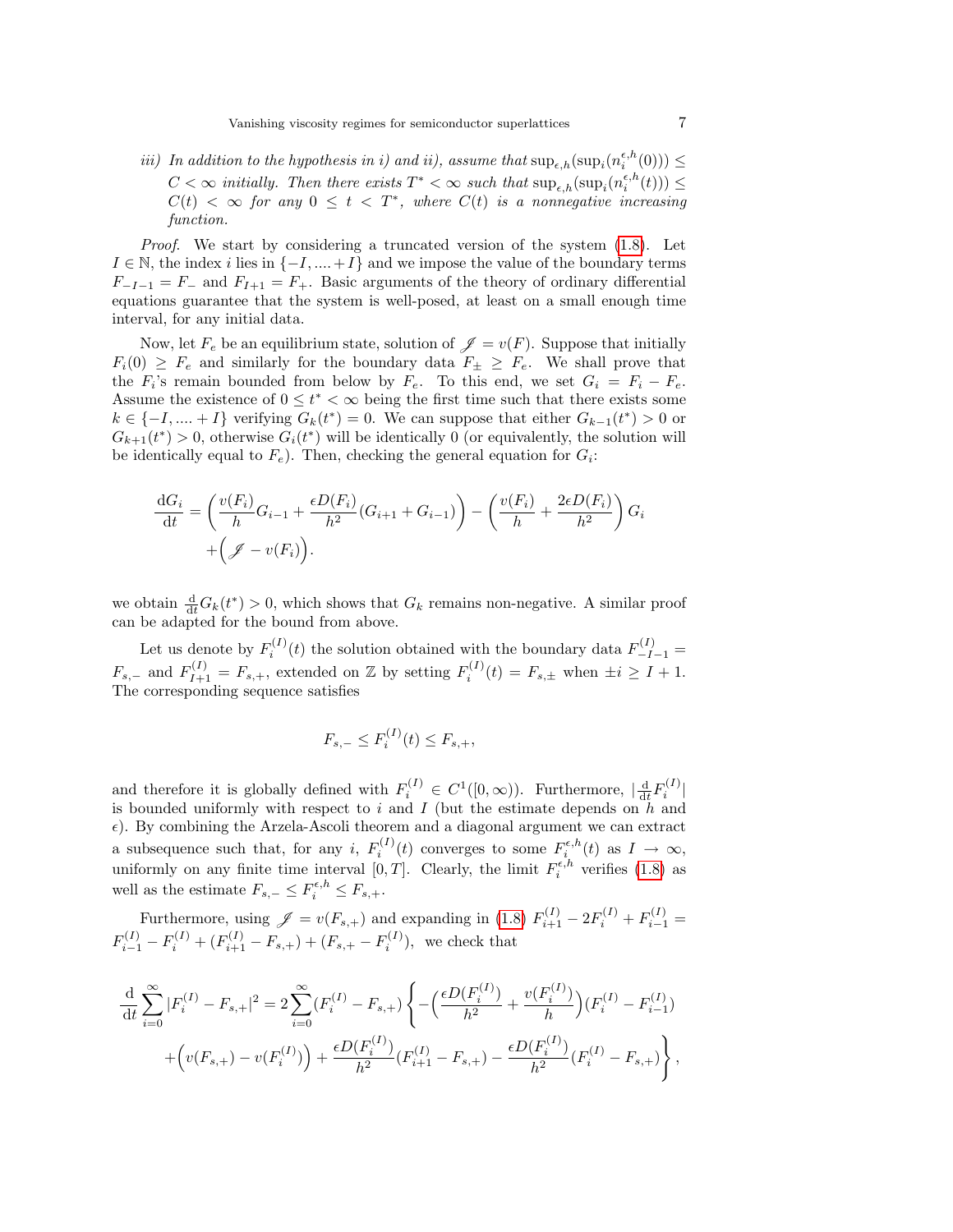and then, using [\(2.1\)](#page-5-1) we deduce that

$$
\begin{split} &\frac{1}{2}\frac{\mathrm{d}}{\mathrm{d}t}\sum_{i=0}^{\infty}|F_i^{(I)}-F_{s,+}|^2+\delta\frac{\epsilon}{h^2}\sum_{i=0}^{\infty}|F_i^{(I)}-F_{s,+}|^2\leq M\sum_{i=0}^{\infty}|F_i^{(I)}-F_{s,+}|^2\\ &+\left(\frac{\epsilon M}{h^2}+\frac{M}{h}\right)\sum_{i=0}^{\infty}|F_i^{(I)}-F_{s,+}||F_i^{(I)}-F_{i-1}^{(I)}|+\frac{\epsilon M}{h^2}\sum_{i=0}^{\infty}|F_i^{(I)}-F_{s,+}||F_{i+1}^{(I)}-F_{s,+}|, \end{split}
$$

holds. Note that the infinite sums are actually finite, so we have used the finite or infinite notation by convenience. By using the Young inequality and the Gronwall lemma we conclude that, for any  $0 \le t \le T < \infty$ ,

$$
\sum_{i=0}^\infty |F_i^{(I)}-F_{s,+}|^2\leq C<\infty
$$

holds with a constant C depending on  $T, \epsilon, h, M, F_{s,\pm}$  and  $\sum_{i=0}^{\infty} |F_i^{(I)}(0) - F_{s,+}|^2$ . Letting  $I \to \infty$ , the Fatou lemma implies that the same property applies to  $F_i^{\epsilon, h}(t)$ . It proves that  $\lim_{i \to \infty} F_i^{\epsilon, h}(t) = F_{s,+}$ . The same reasoning applies to show  $\lim_{i \to -\infty} F_i^{\epsilon, h}(t) =$  $F_{s,-}$  and then, [\(1.6\)](#page-2-2) holds. We skip the details but similar arguments prove uniqueness since we can show that if  $F^1$  and  $F^2$  are two solutions of [\(1.8\)](#page-3-1) with the same behavior at infinity, then

$$
\sum_{i=-\infty}^{\infty} |(F_i^1 - F_i^2)(t)|^2 \le C \sum_{i=-\infty}^{\infty} |(F_i^1 - F_i^2)(0)|^2
$$

holds, with C depending on  $T, \epsilon, h$ .

To prove ii) we write the equation for the densities as follows

$$
\frac{dn_i^{\epsilon,h}(t)}{dt} = n_{i-1}^{\epsilon,h} \left( \frac{v(F_{i-1}^{\epsilon,h})}{h} + \epsilon \frac{D(F_{i-1}^{\epsilon,h})}{h^2} \right) + \epsilon n_{i+1}^{\epsilon,h} \frac{D(F_i^{\epsilon,h})}{h^2} \qquad (2.3)
$$

$$
-n_i^{\epsilon,h} \left( \frac{v(F_i^{\epsilon,h})}{h} + \epsilon \frac{(D(F_i^{\epsilon,h}) + D(F_{i-1}^{\epsilon,h}))}{h^2} \right).
$$

Let us assume the existence of  $0 \leq t^* < \infty$  being the first time such that  $n_k(t^*) = 0$  for some k. We can assume that  $n_{k+1}(t^*)$  or  $n_{k-1}(t^*)$  is positive, otherwise  $n_i(t^*)$  would be identically zero, which contradicts the quasineutrality condition [\(1.6\)](#page-2-2). Therefore, we get  $\frac{d}{dt} n_k^{\epsilon, h}(t^*) > 0$  which shows that  $n_k$  remains non-negative.

The proof of iii) relies on a similar argument together with a nonlinear version of the Gronwall lemma. Define

$$
m_i(t) = n_i^{\epsilon, h}(t) - \sup_k(n_k^{\epsilon, h}(0)) - 2M \int_0^t \left(\sup_k n_k^{\epsilon, h}(s) + 1\right)^2 ds,
$$

where  $M$  is the bound on  $v'$  arising in the hypothesis  $(2.1)$ . Then, let us show that  $m_i(t)$  are non-positive. Initially we have  $m_i(0) \leq 0$ . Actually there exist indices such that  $m_i(0) < 0$  (otherwise  $F_i^{\epsilon, h}(0)$  would be constant, which contradicts [\(2.2\)](#page-5-2)). We have

$$
\frac{dm_i}{dt} = -v(F_i^{\epsilon, h}) \frac{m_i - m_{i-1}}{h} + \frac{\epsilon}{h^2} \left( D(F_i^{\epsilon, h}) (m_{i+1} - m_i) - D(F_{i-1}^{\epsilon, h}) (m_i - m_{i-1}) \right)
$$

$$
- \left( \frac{v(F_i^{\epsilon, h}) - v(F_{i-1}^{\epsilon, h})}{F_i^{\epsilon, h} - F_{i-1}^{\epsilon, h}} \right) \left( \frac{F_i^{\epsilon, h} - F_{i-1}^{\epsilon, h}}{h} \right) n_{i-1}^{\epsilon, h} - 2M \left( \sup_k n_k^{\epsilon, h} + 1 \right)^2.
$$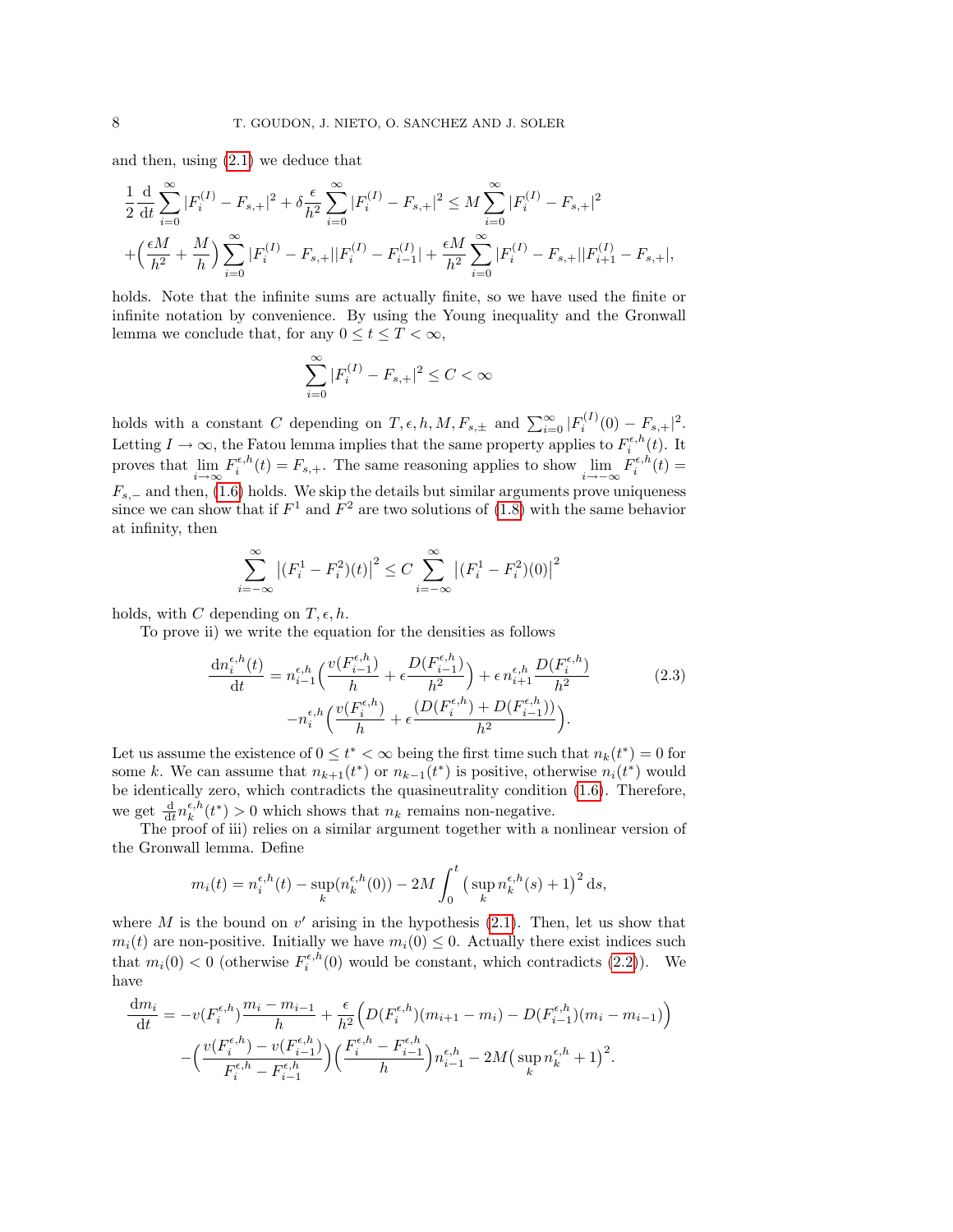By using the Poisson law, the two last terms can be dominated by

$$
\begin{aligned} \Big|\frac{v(F_i^{\epsilon,h})-v(F_{i-1}^{\epsilon,h})}{F_i^{\epsilon,h}-F_{i-1}^{\epsilon,h}}\Big|\,\left|n_i^{\epsilon,h}-1\right|\,n_{i-1}^{\epsilon,h}-2M\big(\sup_k n_k^{\epsilon,h}+1\big)^2\\ &\leq M\big(n_i^{\epsilon,h}+1\big)\sup_k n_k^{\epsilon,h}-2M\big(\sup_k n_k^{\epsilon,h}+1\big)^2<0. \end{aligned}
$$

Therefore, we have

$$
\frac{dm_i}{dt} < m_{i-1} \left( \frac{v(F_i^{\epsilon, h})}{h} + \epsilon \frac{D(F_{i-1}^{\epsilon, h})}{h^2} \right) + \epsilon \, m_{i+1} \frac{D(F_i^{\epsilon, h})}{h^2} - m_i \left( \frac{v(F_i^{\epsilon, h})}{h} + \epsilon \frac{(D(F_i^{\epsilon, h}) + D(F_{i-1}^{\epsilon, h}))}{h^2} \right).
$$

Since initially we have  $m_i(0) \leq 0$ , arguing as in the proof of ii) we conclude that  $m_i(t) \leq 0$  for any  $t \geq 0$ . By ii) we already know that  $n_i^{\epsilon,h}$  is non-negative and thus we have

$$
0 \leq n_i^{\epsilon, h}(t) \leq \sup_k (n_k^{\epsilon, h}(0)) + 2M \int_0^t \left(\sup_k n_k^{\epsilon, h}(s) + 1\right)^2 ds.
$$

Let  $\tau > 0$  and consider the solution of the ODE  $\frac{d}{dt}z = 2M(z+1)^2$  with initial data  $z(0) = \sup_k (n_k^{\epsilon, h}(0)) + \tau$ . It is defined on a finite time interval  $[0, T_{\star})$ . By continuity, for any  $i, z(t) - n_i^{\epsilon, h}(t)$  remains positive, at least on a small time interval. Let  $\bar{t}$  be the smallest time such that there exists some  $i \in \mathbb{Z}$  verifying  $z(\bar{t}) - n_i^{\epsilon,h}(\bar{t}) = 0$ . Since  $u \mapsto (u + 1)^2$  is non-decreasing, we obtain

$$
n_i^{\epsilon, h}(\bar{t}) - z(\bar{t}) \le -\tau + 2M \int_0^{\bar{t}} \left( \left( \sup_k n_k^{\epsilon, h}(s) + 1 \right)^2 - \left( z(s) + 1 \right)^2 \right) ds \le -\tau,
$$

a contradiction. We conclude that  $0 \leq n_i^{\epsilon, h}(t) \leq z(t)$  holds on  $[0, T_{\star}).$ 

The estimates in iii) allows to establish the convergence of the fields to a regular solution of [\(1.10\)](#page-3-0) as  $\epsilon$  and h go to 0. However, the statement is restricted to a finite time interval where the limiting solution has not yet developed shocks. Let us introduce the following stepwise constant functions

<span id="page-8-2"></span>
$$
F^{\epsilon,h}(t,x) = F_i^{\epsilon,h}(t) \quad \text{ for } x \in [ih, (i+1)h), \qquad i \in \mathbb{Z}, t \ge 0.
$$
 (2.4)

As it will be detailed in the Appendix, the same arguments as in [\[7\]](#page-19-2) prove the following

<span id="page-8-3"></span>THEOREM 2.2. Let  $F_i^{\epsilon,h}(t)$  be the solution of [\(1.8\)](#page-3-1) with initial conditions  $F_i^{\epsilon,h}(0)$  $i$  (*v*) be the solution of (1.8) with initial conditions  $\Gamma_i$ verifying  $F_{s,-} \leq F_i^{\epsilon,h}(0) \leq F_{s,+}, n_i^{\epsilon,h}(0) > 0$  and  $\sup\{n_i^{\epsilon,h}(0) : i \in \mathbb{Z}, h > 0, \epsilon > 0\}$  $0\}\leq C_0 < \infty$ . Let  $0 < T < T^*$  with  $T^*$  defined in Theorem 2.1-iii). Assume also that initially the whole sequence  $F^{\epsilon,h}(0, \cdot)$  converges uniformly to some function  $F_0$ , as  $(\epsilon, h) \to (0, 0)$ . Then,  $F^{\epsilon, h}(t, x)$  converges uniformly on compact sets to  $F(t, x)$ , where  $F \in L^{\infty}(0,T;W^{1,\infty}(\mathbb{R}))$  is the unique solution of  $(1.10)$  on  $[0,T] \times \mathbb{R}$  with initial data  $F_0$ .

However, more interesting phenomena occur beyond the time of formation of singularities, as we will describe later. Let us end this section by establishing the existence of discrete traveling waves, which are particularly relevant solutions of the discrete drift diffusion model. It is a consequence of the following general statement.

<span id="page-8-0"></span>THEOREM 2.3 (Mallet–Paret  $|11\rangle$ ). Consider the lattice differential equation

<span id="page-8-1"></span> $\overline{a}$ 

$$
\frac{dF_i}{dt}(t) = U(F_{i-1}, F_i, F_{i+1}), \quad i \in \mathbb{Z},
$$
\n(2.5)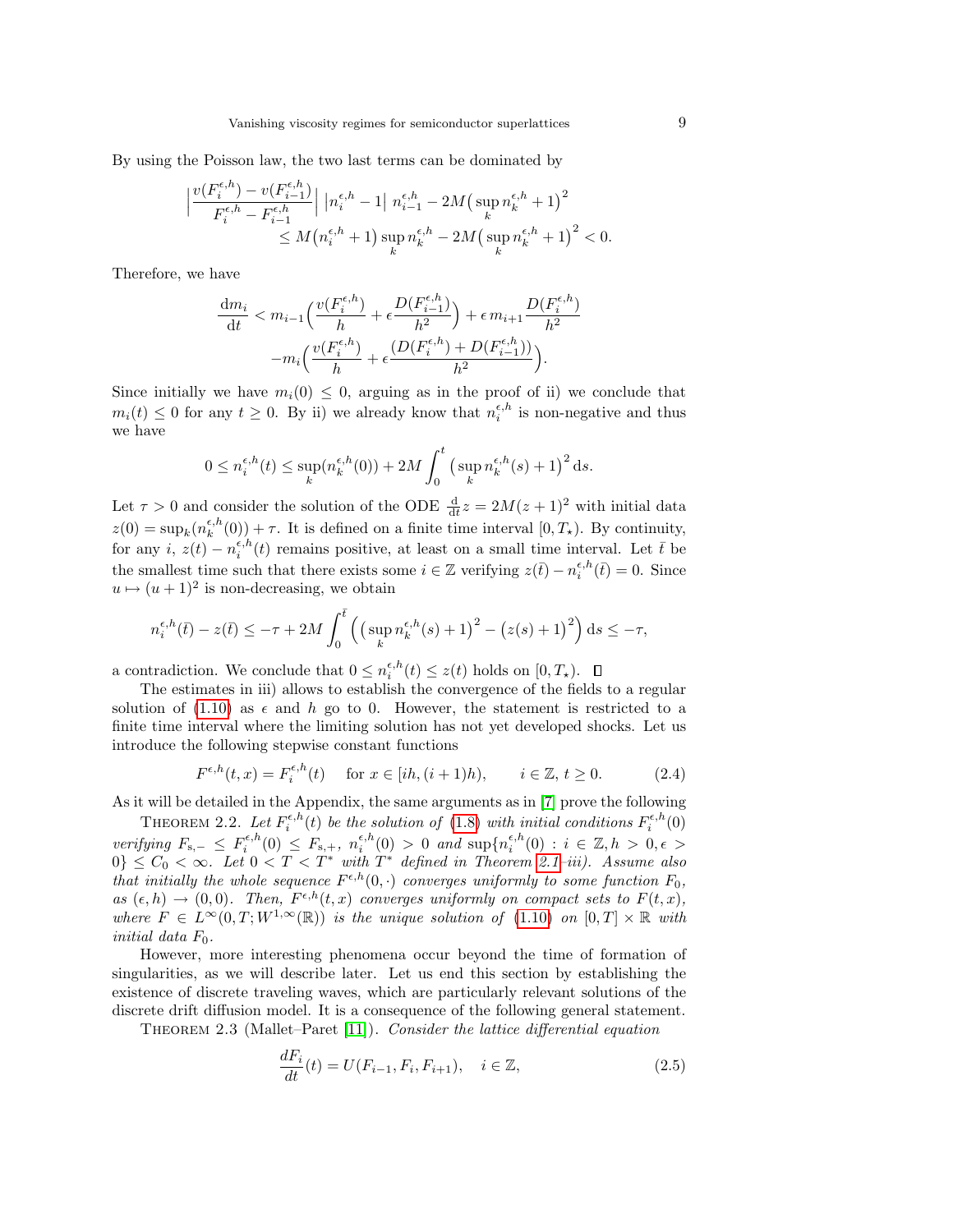where the nonlinearity  $U$  verifies the diffusivity condition:

$$
\frac{\partial U}{\partial F_{i-1}}>0,\quad \frac{\partial U}{\partial F_{i+1}}>0,
$$

at every point. Suppose furthermore that the system is bistable which means that the function  $u(F) := U(F, F, F)$  verifies

$$
\begin{cases} u(F) < 0 \quad if \quad F \in (-\infty, F_{s,-}) \cup (F_u, F_{s,+}) \\ u(F) > 0 \quad if \quad F \in (F_{s,-}, F_u) \cup (F_{s,+}, \infty), \end{cases}
$$

with  $u'(F_{s,-})$ ,  $u'(F_{s,+}) > 0$  and  $u'(F_u) < 0$ . Then, there exists a unique  $\sigma_* \in \mathbb{R}$  for which there exists a monotone function  $\varphi$  such that

$$
F_i(t) := \varphi(i - \sigma_* t), \qquad \varphi(-\infty) = F_{s,-}, \quad \varphi(+\infty) = F_{s,+}
$$

is a solution of [\(2.5\)](#page-8-1).

COROLLARY 2.4. There exists a unique  $\sigma \in \mathbb{R}$  and a monotone function  $\varphi$ , both depending on h and  $\epsilon$ , such that  $F_i^{\epsilon, h}(t) := \varphi(i - \sigma t)$  is a solution of [\(1.8\)](#page-3-1) verifying  $\varphi(-\infty) = F_{s,-}$  and  $\varphi(+\infty) = F_{s,+}$ 

*Proof.* The system  $(1.8)$  is embodied into  $(2.5)$  by setting

$$
U(F, G, H) = -v(G)\frac{G - F}{h} + \epsilon \frac{H - 2G + F}{h^2} + \mathscr{J} - v(G).
$$

Accordingly,  $u(F) = U(F, F, F) = \mathscr{J} - v(F)$  has three distinct roots  $0 < F_{s-} < F_u$  $F_{s,+}$ . Theorem [2.3](#page-8-0) can be applied directly and it proves the existence of a discrete traveling wave.  $\square$ 

<span id="page-9-0"></span>3. From discrete to continuous models. In this section we perform the limits  $\epsilon \to 0$  and  $h \to 0$  in diagram [\(1.13\)](#page-4-1). We shall see that the limit model is not exactly the expected equation  $(1.10)$  and that the shock speed in  $(1.11)$  connecting the equilibrium states  $F_{s,-}$  and  $F_{s,+}$  is not given by the Rankine-Hugoniot relation.

**3.1. From DDD to discrete balance law** ( $\epsilon \rightarrow 0$ ). Using [\(1.8\)](#page-3-1) and Theorem [2.1](#page-5-2) we obtain directly, for any fixed  $h > 0$ , that  $\{t \mapsto F_i^{\epsilon, h}(t), i \in \mathbb{Z}, 0 < \epsilon \leq 1\}$ is bounded in  $W^{1,\infty}([0,T])$ . The Ascoli–Arzela theorem implies compactness of  $(F_i^{\epsilon,h})_{\epsilon>0}$  in  $C^0([0,T])$ . Then, a diagonal argument ensures the existence of a subsequence, still denoted by  $\epsilon$ , such that  $F_i^{h,\epsilon}(t)$  converges uniformly as  $\epsilon \to 0$  in  $C^0([0,T])$ for any  $i \in \mathbb{Z}$ . The limit  $F_i^h$  satisfies the following discrete limit problem

<span id="page-9-1"></span>
$$
\frac{\mathrm{d}F_i^h}{\mathrm{d}t} + v(F_i^h) \frac{F_i^h - F_{i-1}^h}{h} = \mathscr{J} - v(F_i^h). \tag{3.1}
$$

Next, we shall consider the limit  $h \to 0$  from the last equation [\(3.1\)](#page-9-1). This limit is related to the balance law  $(1.10)$ . However  $(3.1)$  corresponds to a non conservative upwind scheme for approximating the continuous derivative  $\partial_x V(F)$  and it is well known (see for example [\[9\]](#page-19-6)) that such non conservative schemes produce wrong results if one wants to approximate [\(1.10\)](#page-3-0). In particular, we will see that the velocity of a traveling wave solution of the limit equation is not given by [\(1.12\)](#page-4-2).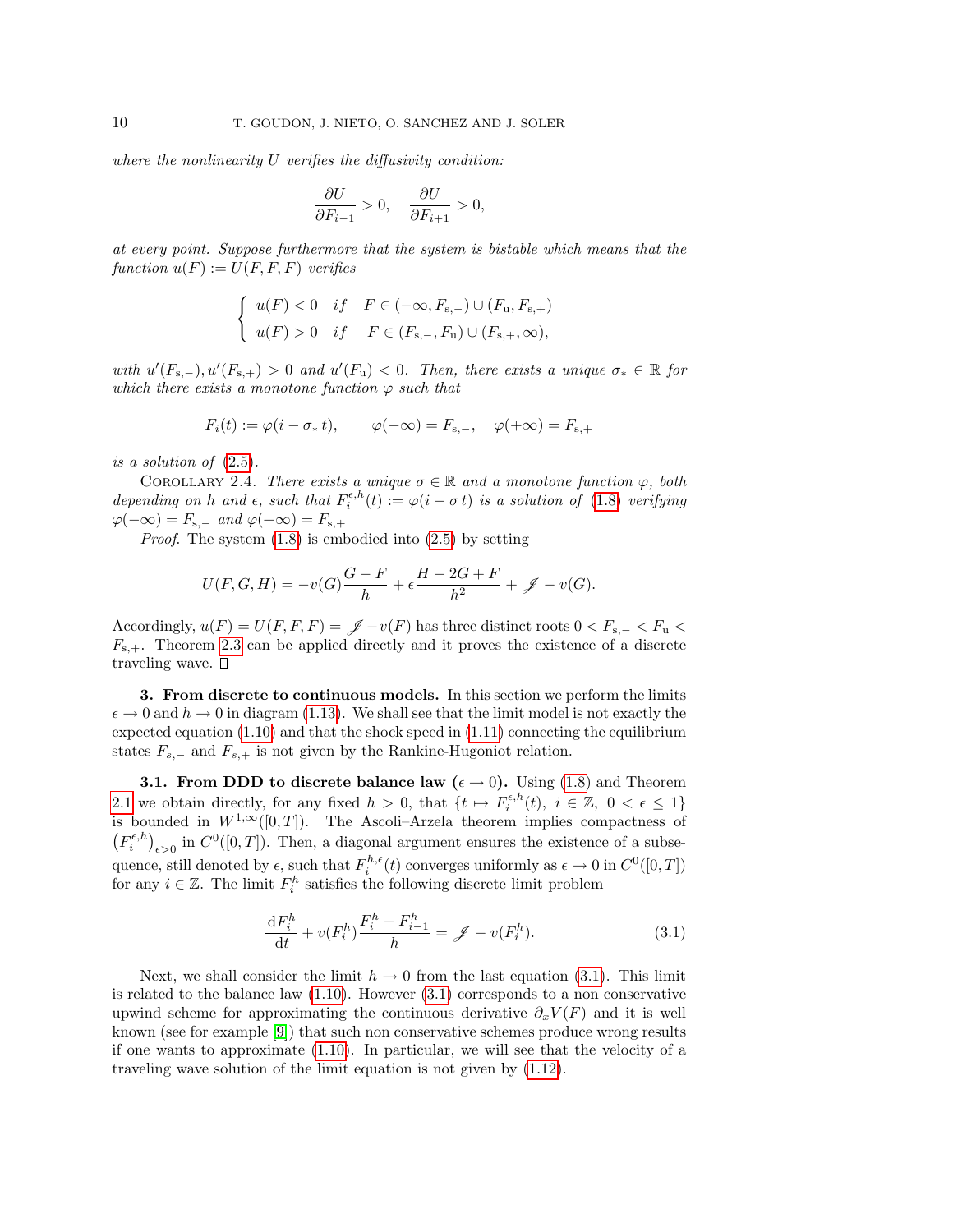**3.2.** From discrete to continuous balance law  $(h \rightarrow 0)$ . To deal with the non conservativeness of the scheme  $(3.1)$ , we adapt here the analysis in [\[8\]](#page-19-7). The idea is to find a non linear change of unknown, in the spirit of the Hopf–Cole transformation, which leads [\(3.1\)](#page-9-1) into a conservative scheme. Accordingly, we are able to identify the defect term that arises when performing the continuum limit. Multiplying [\(3.1\)](#page-9-1) by  $\mathcal{S}'(F_i^h)$  (with  $\mathcal{S}: \mathbb{R} \to \mathbb{R}$  to be determined) we get

<span id="page-10-0"></span>
$$
\frac{dS(F_i^h)}{dt} - S'(F_i^h)(\mathcal{J} - v(F_i^h)) = -S'(F_i^h)v(F_i^h)\frac{F_i^h - F_{i-1}^h}{h}
$$
\n
$$
= -\frac{W(S(F_i^h)) - W(S(F_{i-1}^h))}{h} + \frac{1}{h}\int_{F_{i-1}^h}^{F_i^h} \left(v(z)S'(z) - S'(F_i)v(F_i)\right)dz.
$$
\n(3.2)

Here the flux W is defined by  $W'(\mathcal{S}(F)) = v(F)$ . Then, we choose the function S so that the integrand in the last term of [\(3.2\)](#page-10-0) vanishes. It leads to  $S'(F)v(F) =$ Constant. Note in particular that this relation implies that S is increasing since  $v(F)$ is supposed positive when  $F > 0$ . Accordingly,  $G_i^h = \mathcal{S}(F_i^h)$  now satisfies a standard conservative upwind scheme

<span id="page-10-3"></span>
$$
\begin{cases}\n\frac{\mathrm{d}}{\mathrm{d}t}G_i^h + \frac{W(G_i^h) - W(G_{i-1}^h)}{h} = \mathbb{S}(G_i^h), & W'(G) > 0, \\
\mathbb{S}(G) = \mathcal{S}'(\mathcal{S}^{(-1)}(G))(\mathcal{J} - W'(G)).\n\end{cases}
$$
\n(3.3)

Let us check that this system satisfies the entropy criterion for balance laws. Pick a convex function  $\eta$  and its associated flux q such that  $q' = \eta' W'$ . We have

<span id="page-10-2"></span>
$$
\frac{d\eta(G_i^h)}{dt} - \eta'(G_i^h)\mathbb{S}(G_i^h) = -\eta'(G_i^h)\frac{W(G_i^h) - W(G_{i-1}^h)}{h}
$$
  
\n
$$
= -\frac{q(G_i^h) - q(G_{i-1}^h)}{h} + \int_{G_{i-1}^h}^{G_i^h} \frac{q'(z) - \eta'(G_i^h)W'(z)}{h} dz
$$
  
\n
$$
= -\frac{q(G_i^h) - q(G_{i-1}^h)}{h} + \int_{G_{i-1}^h}^{G_i^h} \frac{\eta'(z) - \eta'(G_i^h)}{h} W'(z) dz.
$$
 (3.4)

Since  $\eta$  is convex and  $W' > 0$ , the last term becomes non-positive and we conclude

<span id="page-10-4"></span>
$$
\frac{d\eta(G_i^h)}{dt} - \eta'(G_i^h) \mathbb{S}(G_i^h) \le -\frac{q(G_i^h) - q(G_{i-1}^h)}{h}.\tag{3.5}
$$

Analogously to [\(2.4\)](#page-8-2), let us define the following piecewise constant functions

$$
F^{h}(t,x) = F_{i}^{h}(t) \quad \text{ for } x \in [ih, (i+1)h), \quad i \in \mathbb{Z}, t \ge 0.
$$
 (3.6)

We set  $G^h = \mathcal{S}(F^h)$ . We can then justify the following convergence statement.

THEOREM 3.1. Let  $F_i^h$  be a solution of [\(3.1\)](#page-9-1) with  $0 < F_{s,-} \leq F_i^h(t) \leq F_{s,+}$ . Assume that  $v'(F) \neq 0$  for a.e.  $F > 0$ . Then, the function  $F^h$  given by [\(3.6\)](#page-10-1) converges a.e. towards  $F(t,x) = S^{(-1)}(G(t,x))$ , where  $S'(z) = 1/v(z)$  and G is the unique entropy solution of

<span id="page-10-5"></span><span id="page-10-1"></span>
$$
\partial_t G + \partial_x W(G) = \mathbb{S}(G) \tag{3.7}
$$

with initial data  $G(0, x) = \lim_{h \to 0} S(F^h(0, x)).$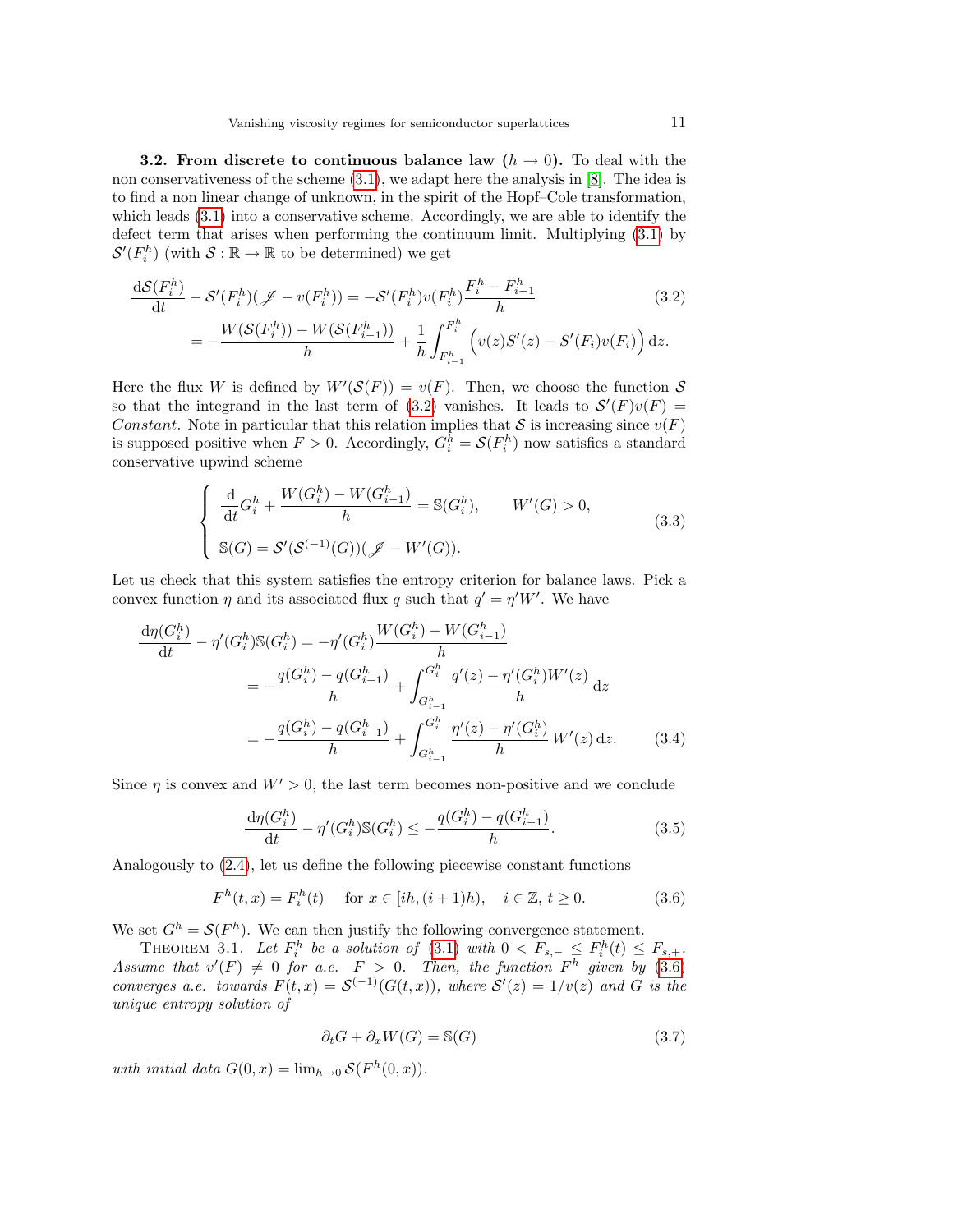Proof. Our proof uses the relation [\(3.4\)](#page-10-2) and is based on a compensated com-pactness argument, in the spirit of [\[6\]](#page-19-10). First of all,  $F<sup>h</sup>$ , and thus  $G<sup>h</sup>$ , is bounded in  $L^{\infty}((0,T) \times \mathbb{R})$ . In a second step, we obtain an additional estimate by using [\(3.4\)](#page-10-2), for a strictly convex and non-negative entropy  $\eta$ . Indeed, let  $0 < R < \infty$ . Summing over the cells yields, with  $I^h$  the greatest integer  $\leq R/h$ ,

$$
\frac{\mathrm{d}}{\mathrm{d}t} \left( h \sum_{|i| \le R/h} \eta(G_i^h) \right) + h \sum_{|i| \le R/h} \int_{G_{i-1}^h}^{G_i^h} \left( \frac{\eta'(G_i^h) - \eta'(z)}{h} \right) W'(z) \, \mathrm{d}z
$$
\n
$$
= h \sum_{|i| \le R/h} \eta'(G_i^h) \mathbb{S}(G_i^h) - h \sum_{|i| \le R/h} \frac{q(G_i^h) - q(G_{i-1}^h)}{h}
$$
\n
$$
\le CR + q(G_{-I^h-1}^h) - q(G_{I^h}^h) \le C(1+R).
$$

By using the strict convexity of the entropy  $\eta$ , and the fact that  $W'(z)$  remains strictly positive, we arrive at

$$
\frac{\mathrm{d}}{\mathrm{d}t}\Big(h\sum_{\vert i\vert\leq R/h}\eta(G_i^h)\Big)+\alpha h\sum_{\vert i\vert\leq R/h}\frac{|G_i^h-G_{i-1}^h|^2}{h}\leq C(1+R),
$$

for some constant  $0 < 2\alpha \leq W'(G) \eta''(G)$ . Since  $\eta$  has been chosen non-negative we conclude

<span id="page-11-0"></span>
$$
\int_{0}^{T} \sum_{|i| \le R/h} |G_i^h - G_{i-1}^h|^2 dt \le C(1 + R + T + RT). \tag{3.8}
$$

The third step consists in using again [\(3.4\)](#page-10-2) to deduce the following equation (which must be understood in a distributional sense) for the piecewise constant function  $G<sup>h</sup>$ and for any entropy-entropy flux pair  $(\eta, q)$ :

$$
\partial_t \eta(G^h) + \partial_x q(G^h) = \eta'(G^h) \mathbb{S}(G^h) - \mathcal{R}^h + \mathcal{E}^h,
$$

where in the right hand side:

- $\eta'(G^h)\mathbb{S}(G^h)$ , being bounded in  $L^{\infty}((0,T)\times\mathbb{R})$ , lies in a compact set of  $H^{-1}((0,T) \times (-R,R))$  for any  $0 < T, R < \infty$ ,
- $\mathscr{E}^h(t,x)$  is defined as follows: for any  $\varphi \in C_c^{\infty}(\mathbb{R})$ , compactly supported in  $(-R, R)$ , and  $0 \le t \le T$ , we have

$$
\int_{\mathbb{R}} \mathcal{E}^{h} \varphi \, dx = -\sum_{i} \int_{ih}^{(i+1)h} \left( \frac{q(G_{i}^{h}) - q(G_{i-1}^{h})}{h} \varphi(x) + q(G_{i}^{h}) \varphi'(x) \right) dx
$$
\n
$$
= -\sum_{i} \left( q(G_{i}^{h}) - q(G_{i-1}^{h}) \right) \frac{1}{h} \int_{ih}^{(i+1)h} \left( \varphi(x) - \varphi(ih) \right) dx.
$$

Therefore, using

$$
\int_{ih}^{(i+1)h} (\varphi(x) - \varphi(ih)) dx = \int_{ih}^{(i+1)h} \int_{ih}^{x} \varphi'(z) dz dx = h \int_{ih}^{(i+1)h} \varphi'(z) dz
$$

and applying the Cauchy–Schwartz inequality twice, we get

$$
\Big|\int_{\mathbb{R}}\mathscr{E}^{h}\varphi\,dx\Big|\leq C\Big(\sum_{i\leq R/h}|G_{i}^{h}-G_{i-1}^{h}|^{2}\Big)^{1/2}\sqrt{h}\,\Big(\int_{\mathbb{R}}|\varphi'(z)|^{2}\,dz\Big)^{1/2}.
$$

It means, by using estimate [\(3.8\)](#page-11-0), that  $\mathscr{E}^h$  is of order  $\mathscr{O}(\mathbb{C})$  $\sqrt{h}$ ) in  $H^{-1}((0,T) \times$  $(-R, R)$ ) for any  $0 < T, R < \infty$ .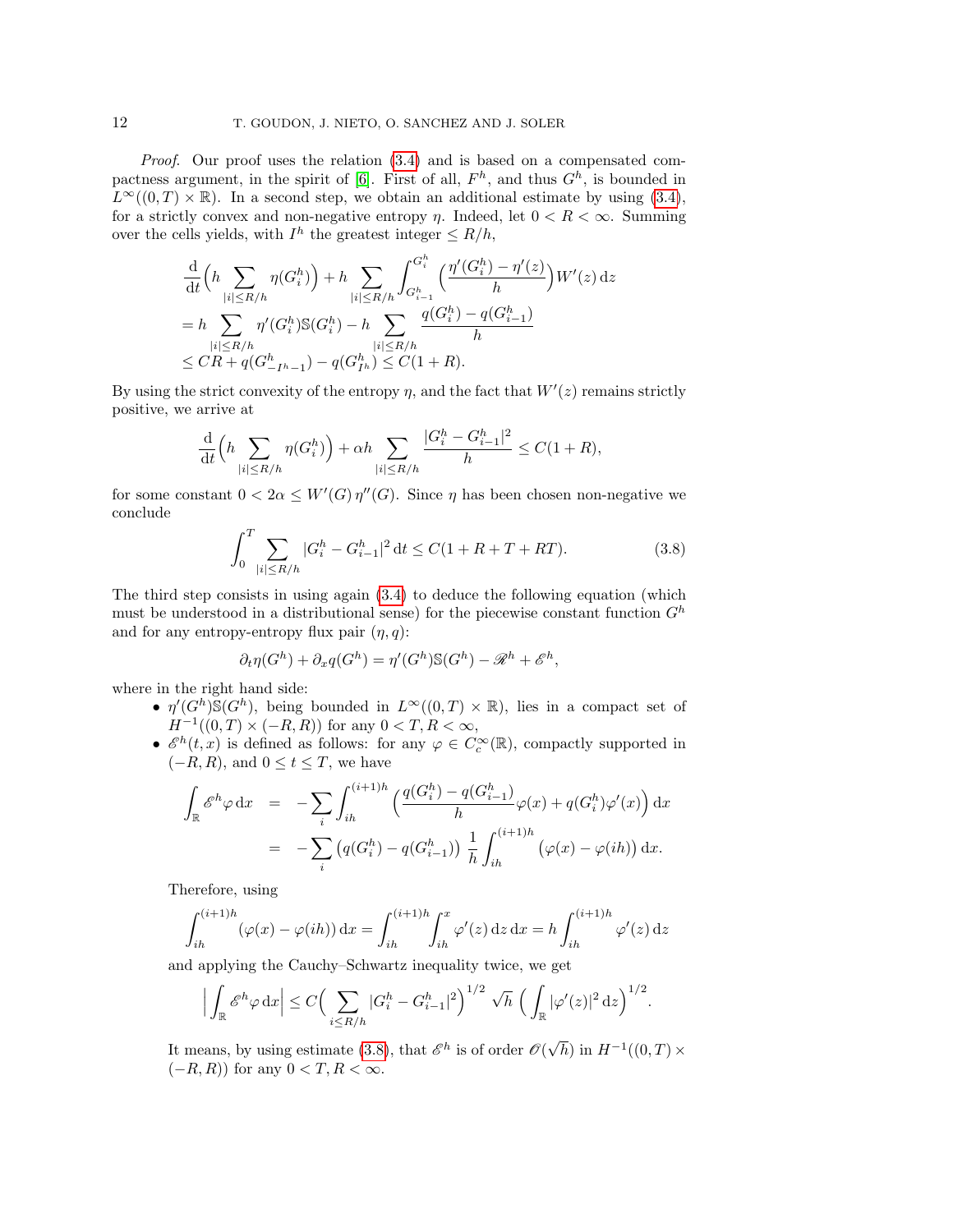• On the one hand,  $\mathcal{R}^h$  comes from the last non-positive term in [\(3.4\)](#page-10-2) and it is thus a sequence of non-negative measures. More precisely, we have

$$
0 \leq \int_{-R}^{+R} \mathcal{R}^h \, dx = h \sum_{|i| \leq R/h} \int_{G_{i-1}^h}^{G_i^h} \frac{\eta'(G_i^h) - \eta'(z)}{h} W'(z) \, dz
$$
  

$$
\leq Ch \sum_{|i| \leq R/h} \frac{|G_i^h - G_{i-1}^h|^2}{h}.
$$

Therefore by  $(3.8)$ ,  $\mathcal{R}^h$  is a bounded sequence of non-negative measures on  $(0,T) \times (-R,R)$ . On the other hand,  $\mathscr{R}^h$  appears as a sum of  $\eta'(G^h) \mathbb{S}(G^h)$ ,  $\mathscr{E}^h$  and time and space derivative of functions bounded in  $L^{\infty}((0,T)\times\mathbb{R})$ . In fact we have  $\mathcal{R}^h = -\partial_t \eta(G^h) - \partial_x q(G^h) + \eta'(G^h) \mathbb{S}(G^h) + \mathcal{E}^h$ . We already know that  $\mathscr{E}^h$  is compact in  $H^{-1}((0,T) \times (-R,R))$ , while  $\eta'(G^h) \mathbb{S}(G^h)$  being bounded in  $L^{\infty}((0,T) \times \mathbb{R})$ , it is also compact in  $H^{-1}((0,T) \times (-R,R))$  as a consequence of the Rellich theorem. The following interpolation argument, due to Murat [\[12\]](#page-19-11) (see also [\[15,](#page-20-1) Lemme 1], [\[16,](#page-20-2) Lemma 28]), with  $d = 2$ ,  $Q_2^h = \mathscr{R}^h$ ,  $\Gamma_h = -(\eta(G^h), q(G^h))$ , allows to deduce that  $\mathscr{R}^h$  belongs to a compact set of  $H^{-1}((0,T) \times (-R,R))$ , for any  $0 < T, R < \infty$ .

LEMMA 3.2. Let  $\Omega$  be a bounded and regular domain in  $\mathbb{R}^d$ ,  $d > 1$ . Let  $Q^h$ div $\Gamma^h$ , with  $\Gamma^h$  bounded in  $L^{\infty}(\Omega)$ . Suppose moreover that  $Q^h$  splits into  $Q_1^h + Q_2^h$  with  $Q_1^h$  compact in  $H^{-1}(\Omega)$  and  $Q_2^h$  bounded in  $\mathcal{M}^1(\Omega)$ . Then,  $Q^h$  is compact in  $H^{-1}(\Omega)$ .

*Proof.* As usual, for  $1 \leq q \leq \infty$ , we denote by  $W^{-1,q}(\Omega)$  the space of distributions which writes as finite sums of zeroth and first order derivatives of functions belonging to  $L^q(\Omega)$ . Given  $1 \leq p < \infty$ , for  $1/p + 1/q = 1$ ,  $W^{-1,q}(\Omega)$  identifies with the dual space of  $W_0^{1,p}(\Omega)$ , the closure of  $C_c^{\infty}(\Omega)$  in  $W^{1,p}(\Omega)$ , see [\[18,](#page-20-3) Definition 31.3 & Proposition 31.3. We introduce the potential  $\Phi_k^h$  solution of  $-\Delta \Phi_k^h = Q_k^h$  in  $\Omega$  with Dirichlet boundary condition  $\Phi_{k,|\partial\Omega}^h = 0$ . We set  $\Phi^h = \Phi_1^h + \Phi_2^h$ . Clearly,  $\Phi_1^h$  is compact in  $H_0^1(\Omega)$ . Furthermore, since  $W_0^{1,p}(\Omega)$  embeds compactly in  $C^0(\overline{\Omega})$  for any  $p > d$ , by duality the embedding  $\mathcal{M}^1(\Omega) = (C^0(\overline{\Omega}))' \subset W^{-1,q}(\Omega)$  is compact for any  $q < d/(d-1)$ . It follows that  $Q_2^h$  is compact in  $\dot{W}^{-1,q}(\Omega)$  and thus  $\Phi_2^h$  is compact in  $W_0^{1,q}(\Omega)$ , for any  $q < d/(d-1)$ . However, the additional assumption that  $Q^h$  is bounded in  $W^{-1,\infty}(\Omega)$  also implies that  $\Phi^h$  is bounded in  $W_0^{1,p}(\Omega)$  for any finite p. Accordingly, we know that  $\nabla \Phi^h$  is bounded in  $L^p(\Omega)$  for  $p > 2$  and compact in  $L^q(\Omega)$ , for  $q < d/(d-1)$ . Hence, it lies in a compact set of  $L^2(\Omega)$  which indeed proves that  $Q^h = \text{div}\nabla \Phi^h$  is compact in  $H^{-1}(\Omega)$ .

We can apply the div-curl lemma [\[16,](#page-20-2) Theorem 1, Theorem 11  $\&$  Example 3], see also [\[15,](#page-20-1) Section 5], [\[17,](#page-20-4) Corollary 3 & Section 3]: let  $(\eta, q)$  and  $(\eta_\star, q_\star)$  be two entropy-entropy flux pairs. We can assume that the following weak- $\star$  convergences

 $\eta(G^h) \rightharpoonup \overline{\eta} \qquad q(G^h) \rightharpoonup \overline{q}, \qquad \eta_\star(G^h) \rightharpoonup \overline{\eta_\star} \qquad q_\star(G^h) \rightharpoonup \overline{q_\star}$ 

hold in  $L^{\infty}((0,T) \times \mathbb{R})$ . From the previous discussion,

$$
\operatorname{div}_{t,x} \bigl( \eta(G^h), q(G^h) \bigr) = \eta'(G^h) \mathbb{S}(G^h) - \mathcal{R}^h + \mathcal{E}^h
$$

and

$$
\operatorname{curl}_{t,x} \big(-q_\star(G^h), \eta_\star(G^h)\big) = \eta_\star'(G^h) \mathbb{S}(G^h) - \mathscr{R}_\star^h + \mathscr{E}_\star^h
$$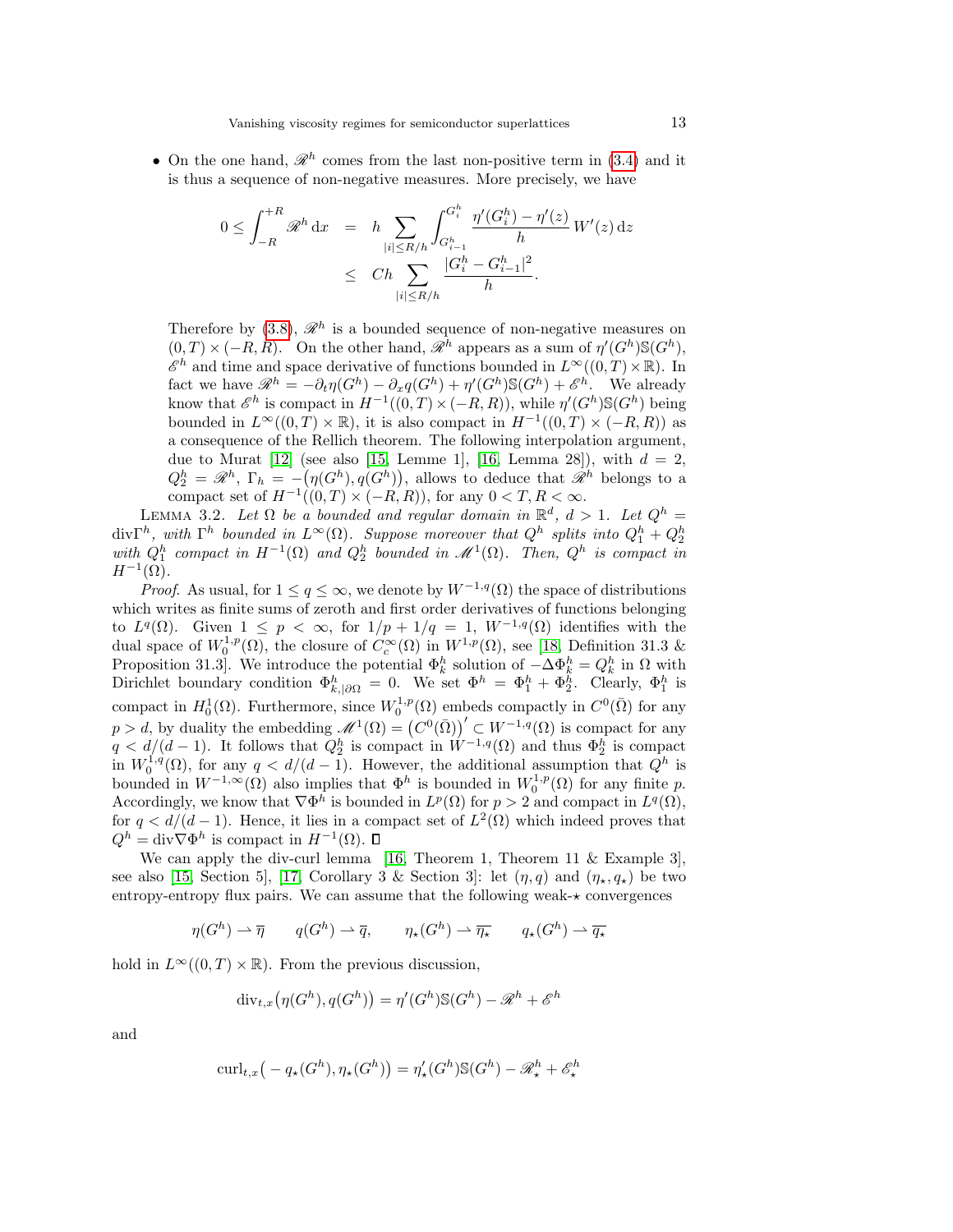both belong to compact sets in  $H^{-1}((0,T) \times (-R,R))$  for any  $0 < T, R < \infty$ . Hence the div-curl lemma implies that

$$
\eta_{\star}(G^h)q(G^h) - \eta(G^h)q_{\star}(G^h) \rightharpoonup \overline{\eta_{\star}} \ \overline{q} - \overline{\eta} \ \overline{q_{\star}}
$$

in  $\mathscr{D}'((0,T)\times\mathbb{R})$  as h goes to 0. From this relation we can deduce as in [\[15,](#page-20-1) pp. 15–16], [\[16,](#page-20-2) Theorem 26] and [Section 5][\[6\]](#page-19-10), that  $W(G^h) \to W(G)$  weakly- $\star$  in  $L^{\infty}((0,T) \times \mathbb{R})$ as well as the strong convergence of  $G^h$  to G in  $L^p((0,T) \times (-R,R))$  for any  $0 <$  $T, R < \infty$ ,  $1 \leq p < \infty$  under the non-degeneracy condition:

$$
W''(z) \neq 0
$$
, a.e. z.

Since  $W'(z) = v(\mathcal{S}^{-1}(z))$ , we get  $W''(z) = \frac{v'(\mathcal{S}^{-1}(z))}{\mathcal{S}'(\mathcal{S}^{-1}(z))}$ . Thus the non-degeneracy condition is satisfied assuming that  $v'(F) \neq 0$  a.e. Once the strong compactness has been obtained it is straightforward from  $(3.3)$  and  $(3.5)$  to finish the proof.  $\Box$ 

Traveling waves solutions. The non conservative structure of the model [\(3.1\)](#page-9-1) induces new terms when passing to the limit  $h \to 0$ : the limit F verifies [\(1.10\)](#page-3-0) with an additional defect measure term which is supported by the singularities of the solution G of  $(3.7)$ . Accordingly,  $(1.11)$  is a discontinuous solution of the limit equation where the shock speed is not [\(1.12\)](#page-4-2) but instead

$$
\sigma_{\text{disc}} = \frac{W(G_{+})-W(G_{-})}{G_{+}-G_{-}} = \frac{W(\mathcal{S}(F_{\text{s},+})) - W(\mathcal{S}(F_{\text{s},-}))}{\mathcal{S}(F_{\text{s},+}) - \mathcal{S}(F_{\text{s},-})} = \frac{\displaystyle\int_{F_{\text{s},-}}^{F_{\text{s},+}} \mathrm{d}F}{\displaystyle\int_{F_{\text{s},-}}^{F_{\text{s},+}} \frac{1}{v(F)} \, \mathrm{d}F}
$$

Note that the obtained velocity  $\sigma_{\text{disc}}$  corresponds to the harmonic mean of the drift velocity meanwhile  $\sigma_{\rm RH}$  [\(1.12\)](#page-4-2) is the arithmetic mean. Note also that the diffusion coefficient does not enter in the definition of the shock speed.

<span id="page-13-0"></span>4. Continuous models: a vanishing viscosity approach. In this section we are interested in the passage to the limit  $\epsilon \to 0$  in the following equation

$$
\partial_t F_{\epsilon} + \partial_x V(F_{\epsilon}) - \epsilon D(F_{\epsilon}) \partial_{xx}^2 F_{\epsilon} = \mathscr{J} - v(F_{\epsilon}). \tag{4.1}
$$

<span id="page-13-1"></span>.

Equation [\(4.1\)](#page-13-1) is completed by initial and boundary conditions

$$
F_{\epsilon}(0,x) = F^{\text{Init}}(x) \ge 0 \qquad \lim_{x \to \pm \infty} F_{\epsilon}(t,x) = F_{s,\pm}.
$$

It arises as a model for the so–called Gunn effect, see [\[10,](#page-19-12) [19\]](#page-20-0). According to the analysis in [\[7\]](#page-19-2), it can be obtained from [\(1.8\)](#page-3-1) as  $h \to 0$  with  $\epsilon > 0$  fixed. Actually, [7] deals with a finite system but this analysis can be adapted to the present framework by changing the hypothesis on the boundary conditions by the quasineutrality condition at infinity [\(1.6\)](#page-2-2) proved in Theorem [2.1.](#page-5-2)

<span id="page-13-2"></span>PROPOSITION 4.1. Let  $F_{\epsilon}$  be the solution of [\(4.1\)](#page-13-1), such that the coefficients verify [\(2.1\)](#page-5-1). We assume that  $F^{\text{Init}} \in BV(\mathbb{R})$ . Then,  $F_{\epsilon}$  is bounded (uniformly with respect to  $\epsilon$ ) in  $L^{\infty}(0,T;BV(\mathbb{R}))$  for all  $T \geq 0$ . If moreover the initial data is non-decreasing, then  $x \mapsto F_{\epsilon}(t, \cdot)$  is non-decreasing too:

$$
F_{\epsilon}(t,x) \leq F_{\epsilon}(t,x')
$$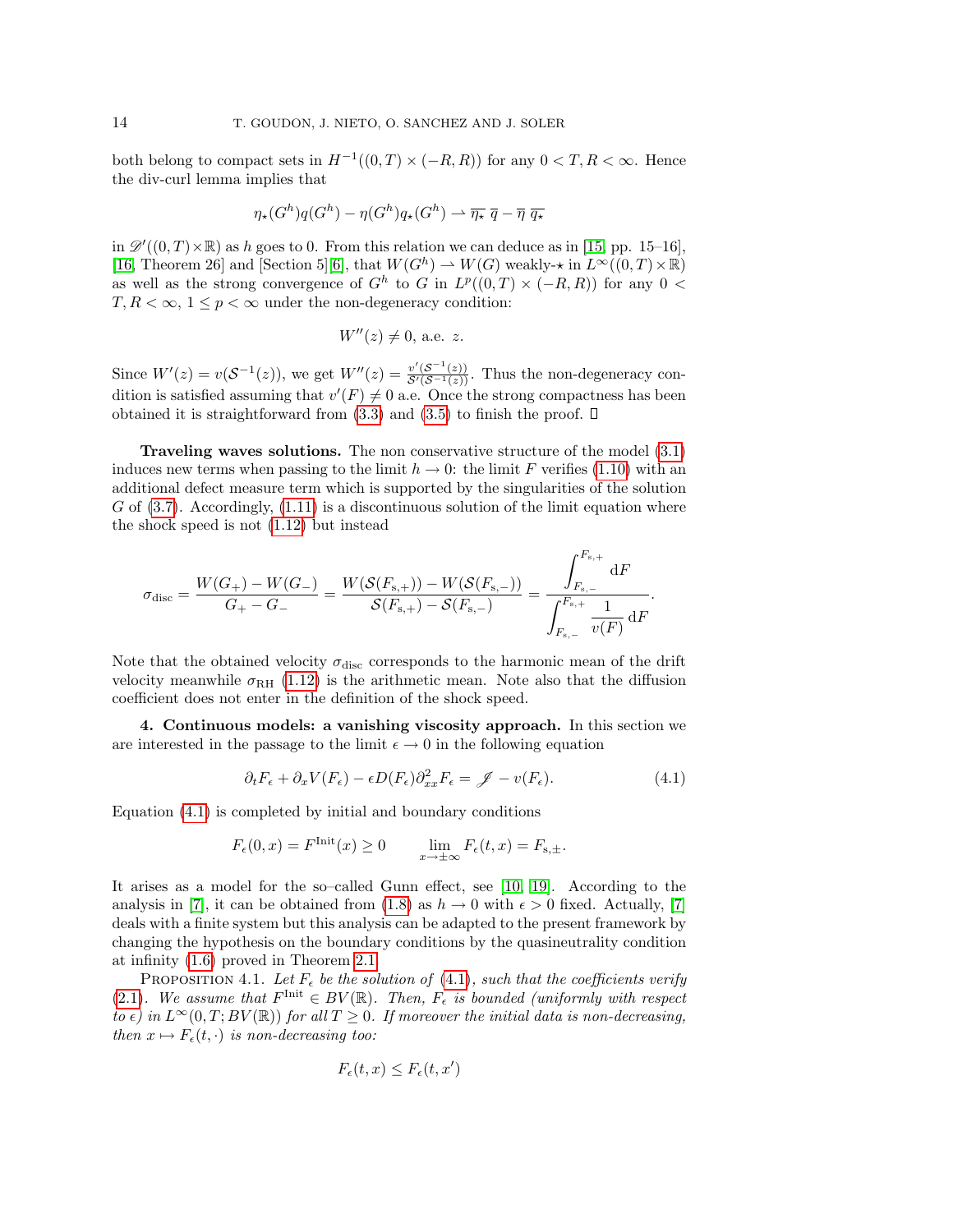holds for any  $\epsilon > 0$ ,  $t \geq 0$  and  $x' \geq x$ .

*Proof.* Let  $\eta$  be a small positive real number. We introduce the function

$$
S_{\eta}(z) = \sqrt{\eta + z^2} - \sqrt{\eta} \ge 0, \quad S_{\eta}'(z) = \frac{z}{(\eta + z^2)^{1/2}}, \quad S_{\eta}''(z) = \frac{\eta}{(\eta + z^2)^{3/2}} \ge 0.
$$

It is convenient to deal with the space derivative of  $F_{\epsilon}$ :  $m_{\epsilon} = \partial_x F_{\epsilon} = n_{\epsilon} - 1$  satisfying

$$
\partial_t m_{\epsilon} + \partial_x (v(F_{\epsilon}) m_{\epsilon}) - \epsilon \partial_x (D(F_{\epsilon}) \partial_x m_{\epsilon}) = -v'(F_{\epsilon}) m_{\epsilon}.
$$
\n(4.2)

Multiplying by  $S'_{\eta}(m_{\epsilon})$  we check that

$$
\frac{\mathrm{d}}{\mathrm{d}t} \int_{\mathbb{R}} S_{\eta}(m_{\epsilon}) \, \mathrm{d}x + \epsilon \int_{\mathbb{R}} D(F_{\epsilon}) S_{\eta}''(m_{\epsilon}) \, |\partial_x m_{\epsilon}|^2 \, \mathrm{d}x
$$
\n
$$
= - \int_{\mathbb{R}} v'(F_{\epsilon}) \, m_{\epsilon} \big( S_{\eta}'(m_{\epsilon}) + Z_{\eta}(m_{\epsilon}) \big) \, \mathrm{d}x \,,
$$

where  $Z_{\eta}(m) = \int_0^m z S_{\eta}''(z) dz$ . This formula comes from an integration by parts, having in mind that the boundary conditions imply that  $m$  tends to 0 at infinity. A simple computation shows that

$$
|m Z_{\eta}(m)| = \left| \frac{\sqrt{\eta} m}{\sqrt{\eta + m^2}} (\sqrt{\eta + m^2} - \sqrt{\eta}) \right| = \left( \frac{\eta m^2}{\eta + m^2} \right)^{1/2} S_{\eta}(m) \le S_{\eta}(m).
$$

In addition, we have

$$
0 \leq mS'_{\eta}(m) \leq 2S_{\eta}(m).
$$

Therefore, we deduce that

$$
\int_{\mathbb{R}} S_{\eta}(m_{\epsilon})(t,x) dx \leq \int_{\mathbb{R}} S_{\eta}(m_{\epsilon})(0,x) dx + C \int_0^t \int_{\mathbb{R}} S_{\eta}(m_{\epsilon})(s,x) dx ds.
$$

Hence, the Gronwall lemma leads to

$$
\int_{\mathbb{R}} S_{\eta}(m_{\epsilon})(t,x) dx \leq C(T) \int_{\mathbb{R}} S_{\eta}(m^{\text{Init}})(x) dx,
$$

for any  $0 \le t \le T < \infty$ . We conclude the  $L^1(\mathbb{R})$  estimate on  $\partial_x F_{\epsilon} = m_{\epsilon}$  by letting  $\eta$  go to 0, taking into account that  $S_n(m)$  converges to |m| and  $m^{\text{Init}} \in L^1(\mathbb{R})$ . Accordingly we also deduce that  $F_{\epsilon}(t, x) = F_{s,-} + \int_{-\infty}^{x} m_{\epsilon}(t, y) dy$  is bounded in  $L^{\infty}((0, T) \times \mathbb{R})$ and then in  $L^{\infty}(0,T;BV(\mathbb{R}))$  as was stated.

Similar computations hold with the function  $S_1(z)1\!\!1_{z\leq 0}$ , where  $1\!\!1_{z\leq 0}$  denotes the characteristic function associated with the set  $\{z \leq 0\}$ . This allows to prove that  $m_{\epsilon}(t, x) \geq 0$  when the initial data is non-negative.  $\Box$ 

Once the a priori estimates are obtained, the next objective is to determine the behavior of the solutions of [\(4.1\)](#page-13-1) as  $\epsilon \to 0$ . It is useful to rewrite the equation as follows

<span id="page-14-0"></span>
$$
\partial_t F_{\epsilon} + \partial_x V(F_{\epsilon}) - \epsilon \partial_x \left( D(F_{\epsilon}) \partial_x F_{\epsilon} \right) + \epsilon D'(F_{\epsilon}) \left( \partial_x F_{\epsilon} \right)^2 = \mathscr{J} - v(F_{\epsilon}). \tag{4.3}
$$

We remark that the difficulties come from the non conservative term  $\epsilon D'(F_{\epsilon}) (\partial_x F_{\epsilon})^2$ . Using Proposition [4.1,](#page-13-2) [\(4.3\)](#page-14-0) shows that this term is the sum of: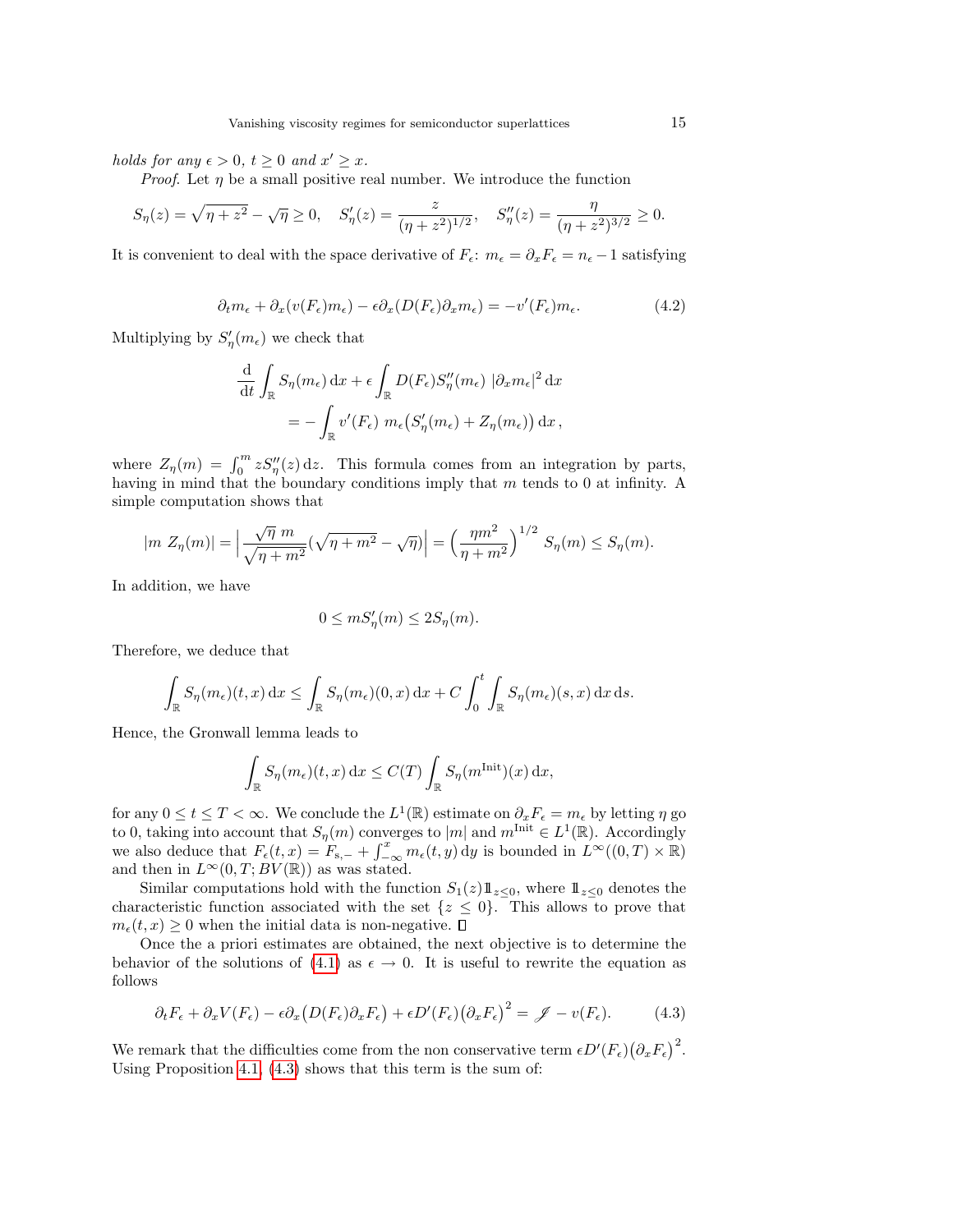- $\mathscr{J} v(F_{\epsilon})$  which is bounded in  $L^{\infty}((0,\infty) \times \mathbb{R}),$
- $\partial_t F_{\epsilon}$  and  $\partial_x v(F_{\epsilon})$  which, being the derivatives of bounded functions, are bounded in  $W^{-1,\infty}((0,\infty)\times\mathbb{R}),$
- $\epsilon \partial_x (D(F_{\epsilon}) \partial_x F_{\epsilon})$  is the derivative of a bounded function in  $L^{\infty}(0,T; L^1(\mathbb{R}))$ , hence it is bounded in  $W^{-1,1}((0,T)\times\mathbb{R})$ .

Thus, the term  $(-\epsilon D'(F_{\epsilon})(\partial_x F_{\epsilon})^2)$  up to a subsequence, admits a limit at least in the sense of distributions on  $(0, T) \times \mathbb{R}$ . This is precisely the defect term which makes the limit equation different from [\(1.10\)](#page-3-0) and that we wish to identify.

Following the ideas developed in [\[8\]](#page-19-7): we propose a non linear change of unknown which eliminates the non conservative terms in [\(4.3\)](#page-14-0). Multiply [\(4.1\)](#page-13-1) by  $\mathcal{S}'(F_{\epsilon})$ , where  $S$  is a function to be determined. We get

$$
\partial_t S(F_{\epsilon}) = -S'(F_{\epsilon})v(F_{\epsilon})\partial_x F_{\epsilon} + \epsilon S'(F_{\epsilon})D(F_{\epsilon})\partial_{xx}^2 F + S'(F_{\epsilon}) (\mathcal{J} - v(F_{\epsilon}))
$$
  
\n
$$
= -\partial_x W(S(F_{\epsilon})) + \epsilon \partial_x (D(F_{\epsilon})\partial_x S(F_{\epsilon}))) + S'(F_{\epsilon}) (\mathcal{J} - v(F_{\epsilon}))
$$
  
\n
$$
- \epsilon (S'(F_{\epsilon})D'(F_{\epsilon}) + S''(F_{\epsilon})D(F_{\epsilon})) (\partial_x F_{\epsilon})^2,
$$

where the flux  $\boldsymbol{W}$  is defined by

<span id="page-15-0"></span>
$$
W'(\mathcal{S}(F)) = v(F).
$$

Therefore, we choose  $S$  so that

$$
\mathcal{S}'(F)D'(F) + \mathcal{S}''(F)D(F) = (\mathcal{S}'D)'(F) = 0.
$$

It means that S' is proportional to  $1/D$ . In particular, S' is strictly monotone and therefore invertible. Then,  $G_{\epsilon} = \mathcal{S}(F_{\epsilon})$  satisfies

$$
\partial_t G_{\epsilon} + \partial_x W(G_{\epsilon}) - \epsilon \partial_x (\mathbb{D}(G_{\epsilon}) \partial_x G_{\epsilon}) = \mathbb{S}(G_{\epsilon}),\tag{4.4}
$$

which is a classical balance law written in conservative form with a vanishing viscous term, where

$$
\mathbb{D}(G) = D(\mathcal{S}^{(-1)}(G)), \qquad \mathbb{S}(G) = \mathcal{S}'(\mathcal{S}^{(-1)}(G)) \ (\mathscr{J} - W'(G)).
$$

Then, we can prove the following

<span id="page-15-2"></span>THEOREM 4.2. Let  $F_{\epsilon}$  be the solution of [\(4.1\)](#page-13-1), such that [\(2.1\)](#page-5-1) are satisfied. Assume that  $0 < F_{s,-} \leq F^{\text{Init}}(x) \leq F_{s,+}.$  Then,  $F_{\epsilon}$  converges to  $F = \mathcal{S}^{(-1)}(G)$  in  $L^p((0,T) \times (-R,+R))$ , for any  $1 \leq p < \infty$ ,  $0 < T, R < \infty$ , where  $S'(z) = 1/D(z)$ and G is the unique entropy solution of

<span id="page-15-1"></span>
$$
\partial_t G + \partial_x W(G) = \mathbb{S}(G),\tag{4.5}
$$

with initial data  $G_{|t=0} = \mathcal{S}(F^{\text{Init}})$ .

*Proof.* The functions  $G_{\epsilon} = \mathcal{S}(F_{\epsilon})$  are bounded in  $L^{\infty}((0,\infty) \times \mathbb{R})$  and they are solutions of [\(4.4\)](#page-15-0). We apply directly the usual arguments of the theory of scalar conservation laws [\[16,](#page-20-2) Section 7] and see also  $[6, \text{ Section 3 } \& 5]$ , [\[15,](#page-20-1) Section 5], [\[17,](#page-20-4) Section 3] to prove that  $G_{\epsilon}$  converges to the unique entropy solution to [\(4.5\)](#page-15-1) in  $L^p((0,T) \times (-R,+R))$  for any  $0 < T, R < \infty$ ,  $1 \leq p < \infty$ . Note also that, assuming a BV bound on the initial data, this bound is inherited by  $F^{\epsilon}$  and thus by  $G^{\epsilon}$ . In this case, we can get the strong compactness of  $G^{\epsilon}$ , and thus of  $F^{\epsilon}$ , by using the Simon-Aubin theorem, [\[14\]](#page-20-5) (see e.g. [\[15,](#page-20-1) Section 4]). Of course, the limit  $F$  and  $G$ will be also BV functions.  $\square$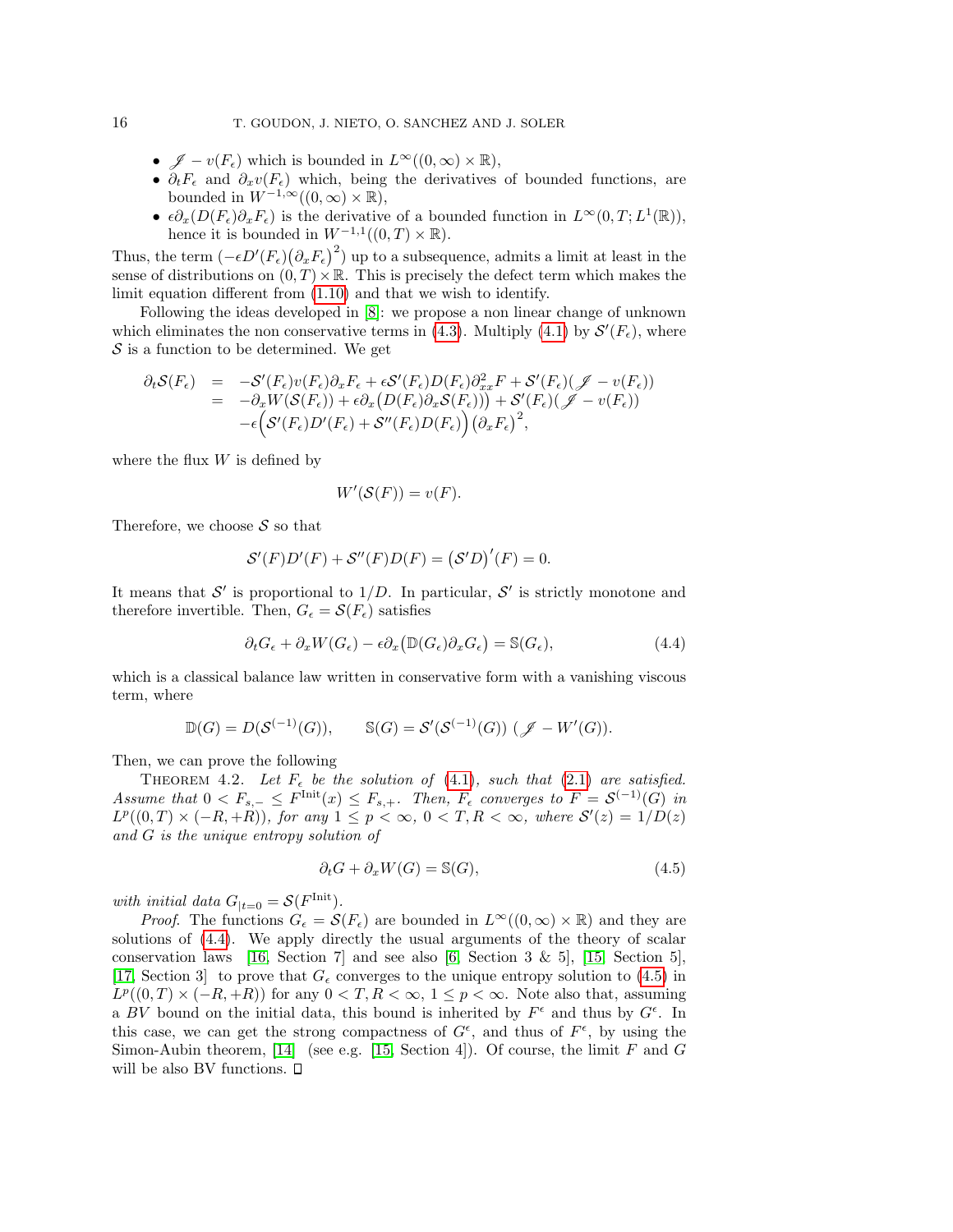Traveling waves solutions. The non conservative structure of the model [\(4.1\)](#page-13-1) induces new terms when passing to the limit  $\epsilon \to 0$ , so that the limit F verifies [\(1.10\)](#page-3-0) with an additional defect measure term. As a consequence,  $(1.11)$  is a discontinuous solution to the limit equation where the shock speed profile is (instead of [\(1.12\)](#page-4-2))

$$
\sigma_{\text{diff}} = \frac{W(G_{+}) - W(G_{-})}{G_{+} - G_{-}} = \frac{W(\mathcal{S}(F_{\text{s},+})) - W(\mathcal{S}(F_{\text{s},-}))}{\mathcal{S}(F_{\text{s},+}) - \mathcal{S}(F_{\text{s},-})} = \frac{\displaystyle\int_{F_{\text{s},-}}^{F_{\text{s},+}} \frac{v(F)}{D(F)} \, \text{d}F}{\displaystyle\int_{F_{\text{s},-}}^{F_{\text{s},+}} \frac{\text{d}F}{D(F)}},
$$

which is the Rankine-Hugoniot condition for  $(4.5)$ . Note that now the shock speed depends on the diffusion coefficient D.

A modified continuous model with vanishing viscosity. For any smooth enough function  $F$ , we have

$$
v(F(x))\frac{F(x) - F(x - h)}{h} = v(F(x))\left(\partial_x F(x) - \frac{h}{2}\partial_{xx}^2 F(x)\right) + \mathcal{O}(h^2).
$$

Therefore, if  $F$  is a (smooth) solution of

<span id="page-16-0"></span>
$$
\partial_t F + \partial_x V(F) - (\epsilon D(F) + hv(F)/2) \partial_{xx}^2 F = \mathscr{J} - v(F), \tag{4.6}
$$

then it is consistent at order  $\mathcal{O}(h^2)$  with the discrete model [\(1.8\)](#page-3-1) which means that  $\tilde{F}_i(t) = F(t, ih)$  satisfies

$$
\frac{\mathrm{d}\tilde{F}_i}{\mathrm{d}t} = \frac{v(\tilde{F}_i)}{h}(\tilde{F}_i - \tilde{F}_{i-1}) - \left(\epsilon D(\tilde{F}_i) + h\frac{v(\tilde{F}_i)}{2}\right)\frac{\tilde{F}_{i+1} - 2\tilde{F}_i + \tilde{F}_{i-1}}{h^2} = \mathscr{J} - v(\tilde{F}_i) + \eta_i^h
$$

with  $|\eta_i^h| \leq Ch^2$ . This motivates to consider [\(4.6\)](#page-16-0) as a valuable model in the continuous limit, that can be expected to retain more information from the discrete original modeling than [\(4.1\)](#page-13-1). The analysis performed above can be repeated to investigate the "diagonal limit"  $\epsilon = kh \to 0$ , where  $k > 0$  is fixed. We obtain similar results to those in Theorem [4.2](#page-15-2) with  $D(F)$  replaced by  $D(F) + kv(F)/2$ . In particular the shock speed obtained that way reads

$$
\sigma_{\mathbf{k}} = \frac{\displaystyle \int_{F_{\mathbf{s},-}}^{F_{\mathbf{s},+}} \frac{v(F)}{v(F) + 2k D(F)} \, \mathrm{d}F}{\displaystyle \int_{F_{\mathbf{s},-}}^{F_{\mathbf{s},+}} \frac{\mathrm{d}F}{v(F) + 2k D(F)}}.
$$

This result has to be compared with the formula obtained on formal grounds in [\[2\]](#page-19-1) for the case where  $\epsilon = h \rightarrow 0$  in [\(1.8\)](#page-3-1): it is proposed to define the shock speed by

$$
\sigma_{\rm f} = \frac{\int_{F_{\rm s,-}}^{F_{\rm s,+}} \frac{v(F)}{D(F) + v(F)} \, \mathrm{d}F}{\int_{F_{\rm s,-}}^{F_{\rm s,+}} \frac{\mathrm{d}F}{D(F) + v(F)}}.
$$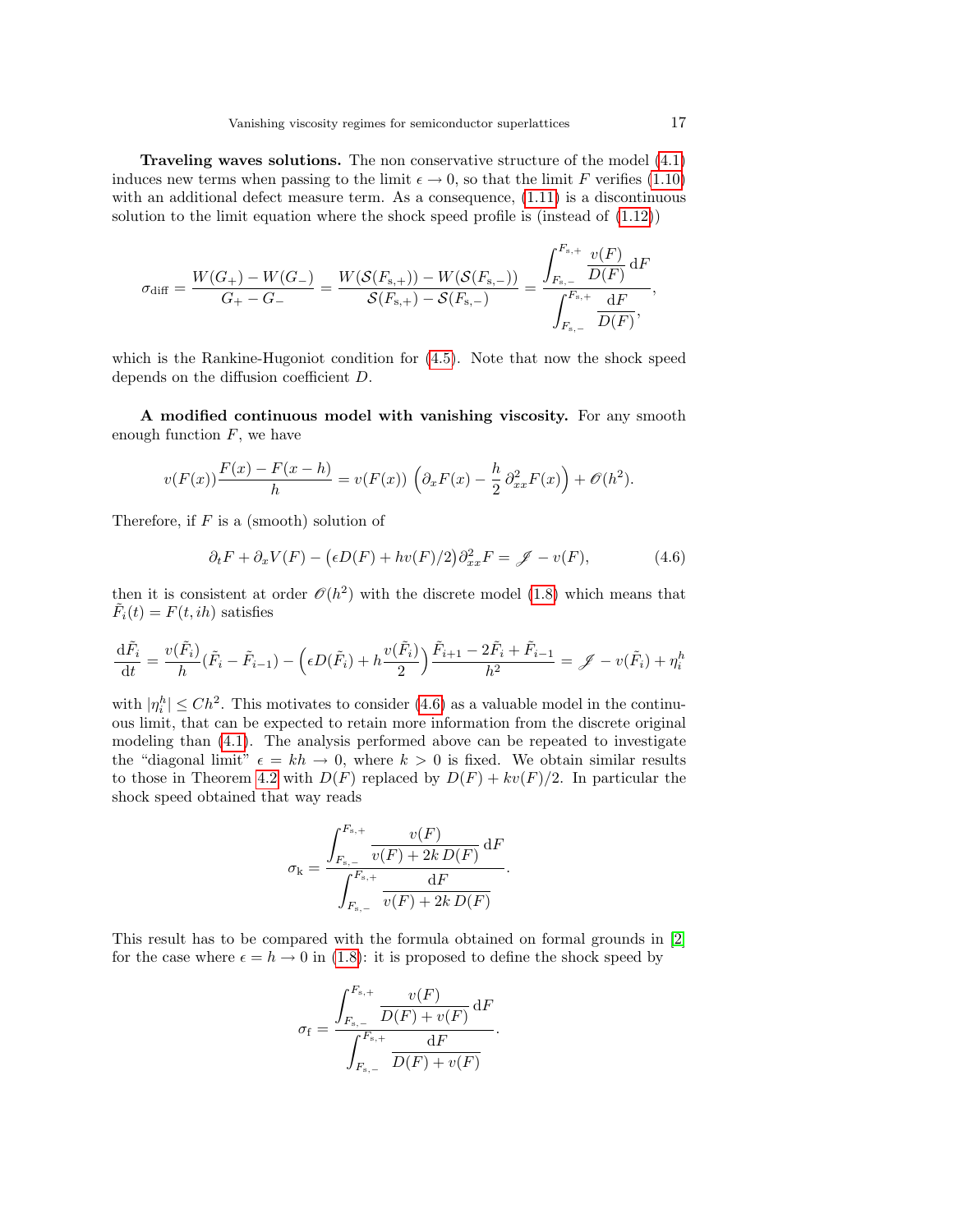<span id="page-17-0"></span>5. Concluding remarks. We have discussed various aspects of the asymptotic process as  $\epsilon$ , h go to 0 in discrete drift diffusion models for SL. These questions are related to small period and large Debye length regimes, together with a discussion of the relative strength of diffusion and transport effects. As far as the asymptotic analysis is restricted to short times where solutions of the underlying balance law do not exhibit singularities, we can prove the convergence of the solutions of [\(1.8\)](#page-3-1) to those of [\(1.10\)](#page-3-0). However, extending the analysis to more general situations reveals a very intricate interplay between the scaling parameters. In particular, our analysis shows that the limits do not commute in the diagram [\(1.13\)](#page-4-1). In turn, we also exhibit several relevant formulae for shock speeds, depending on the scaling assumptions. Let us comment further with an example. Figure [5.1](#page-2-0) represents the values of the speeds  $\sigma_{\text{disc}}, \sigma_{\text{diff}}, \sigma_{\text{k}} \ (k=1), \sigma_{\text{f}} \ \text{compared to the Rankine-Hugoniot speed } \sigma_{\text{RH}}$ , using explicit expressions for the coefficients  $v$  and  $D$  (see Appendix [B\)](#page-19-3).



FIG. 5.1. Values of the different shock speeds as functions of the controlled current  $\oint$  ( $\sigma_k$  is represented for  $k = 1$ ). Note that the vertical scale is different in the left and right figures

We observe in Figure [5.1](#page-2-0) left, that the shock speeds we obtained substantially differ from the Rankine–Hugoniot speed. On Figure [5.1](#page-2-0) right, we remark that  $\sigma_k$ , and  $\sigma_f$  are close to the harmonic mean  $\sigma_{disc}$ . This is because of, in that range of data, the field is high and thus the diffusion coefficient  $D(F)$  is small. Indeed, letting D go to 0 in the corresponding formulae we observe they tend to  $\sigma_{\text{disc}}$ . However the difference with  $\sigma_{\text{diff}}$  remains significant. In any case, it is a remarkable fact that although the limit equation is not diffusive it can retain information from the discrete diffusion of the original model.

<span id="page-17-1"></span>Appendix A. Proof of Theorem [2.2.](#page-8-3) Let us define the auxiliary sequence ( $\mathbb{P}^1$  interpolation)

$$
G^{\epsilon,h}(t,x) = F_i^{\epsilon,h}(t) + \frac{x - ih}{h}(F_{i+1}^{\epsilon,h}(t) - F_i^{\epsilon,h}(t)) \quad \text{ for } x \in [ih, (i+1)h), \quad i \in \mathbb{Z} \tag{A.1}
$$

for any  $t \geq 0$ . By Theorem [2.1–](#page-5-2)i) the sequences  $(F^{\epsilon,h})_{\epsilon,h}$  and  $(G^{\epsilon,h})_{\epsilon,h}$  are uniformly bounded on  $[0, T] \times \mathbb{R}$ . In addition, the Poisson relation shows that the spatial derivative of  $G^{\epsilon,h}$  is a piecewise constant function whose values coincide with  $(n_i^{\epsilon,h} - 1)$ . Then, Theorem [2.1–](#page-5-2)iii) proves that  $(\partial_x G^{\epsilon,h})_{\epsilon,h}$  is bounded in  $L^{\infty}((0,T)\times\mathbb{R})$ . Let us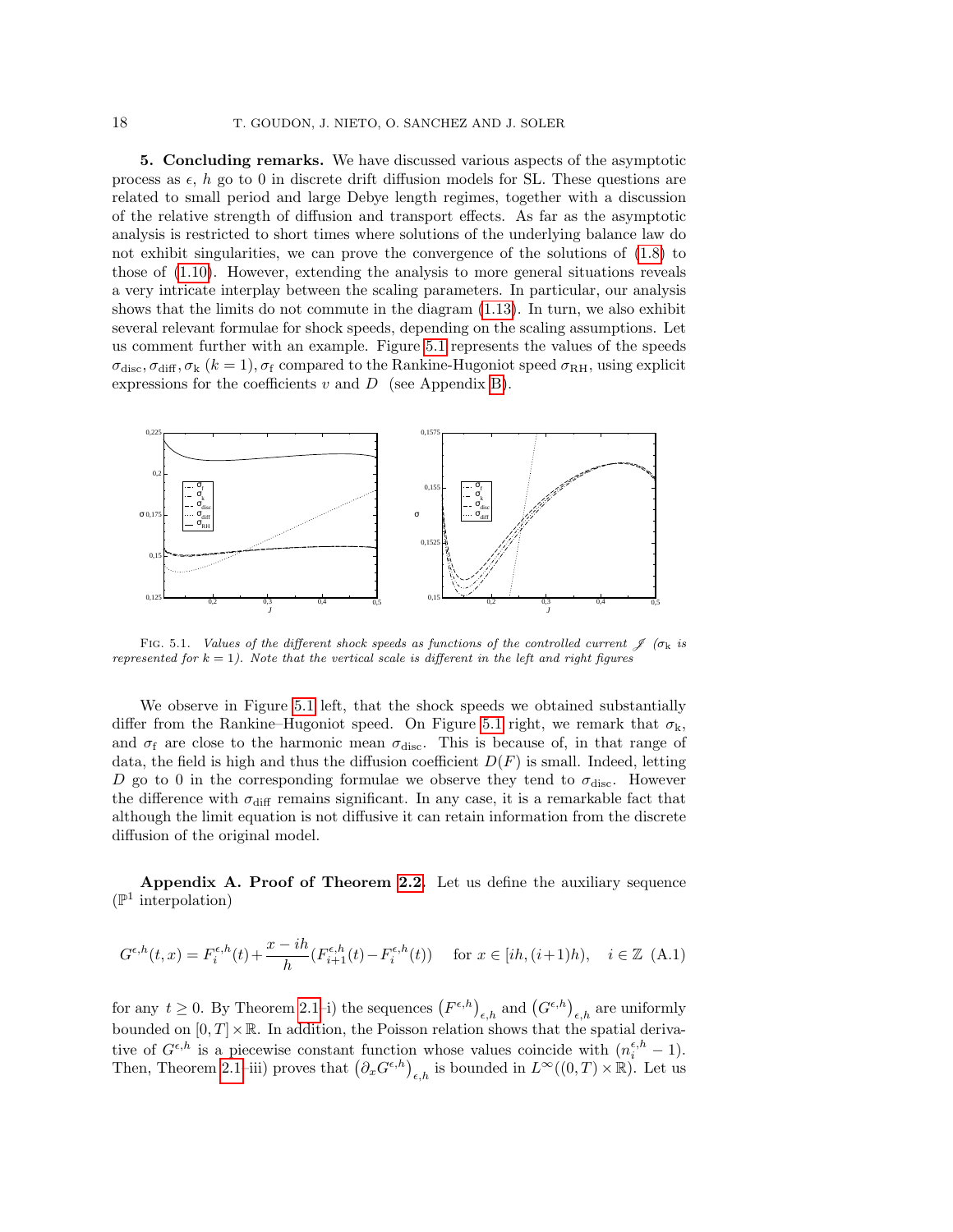now establish, from [\(1.8\)](#page-3-1), a useful identity. Let  $\phi \in C_0^{\infty}(\mathbb{R})$ . We get

$$
\langle \partial_t F^{\epsilon, h}, \phi \rangle = \sum_{i \in \mathbb{Z}} \left( -v(F_i^{\epsilon, h}) \frac{F_{i+1}^{\epsilon, h} - F_i^{\epsilon, h}}{h} + \mathscr{J} - v(F_i^{\epsilon, h}) \right) \int_{ih}^{(i+1)h} \phi(x) dx
$$

$$
+ \epsilon \sum_{i \in \mathbb{Z}} D(F_i^{\epsilon, h}) \frac{F_{i+1}^{\epsilon, h} - 2F_i^{\epsilon, h} + F_{i-1}^{\epsilon, h}}{h^2} \int_{ih}^{(i+1)h} \phi(x) dx.
$$

Similar techniques as in [\[7\]](#page-19-2) for the right hand side term and the fact that  $\phi$  has compact support, lead to

<span id="page-18-0"></span>
$$
\langle \partial_t F^{\epsilon, h}, \phi \rangle = \langle -v(F^{\epsilon, h}) \partial_x G^{\epsilon, h}, \phi \rangle + \langle (\mathcal{J} - v(F^{\epsilon, h})), \phi \rangle \tag{A.2}
$$

$$
- \epsilon \sum_{i \in \mathbb{Z}} \frac{F^{\epsilon, h}_{i+1} - F^{\epsilon, h}_{i}}{h} D(F^{\epsilon, h}_{i}) \frac{\int_{(i+1)h}^{(i+2)h} \phi(x) dx - \int_{ih}^{(i+1)h} \phi(x) dx}{h}
$$

$$
- \epsilon \sum_{i \in \mathbb{Z}} \left( \frac{F^{\epsilon, h}_{i+1} - F^{\epsilon, h}_{i}}{h} \right)^2 \frac{D(F^{\epsilon, h}_{i+1}) - D(F^{\epsilon, h}_{i})}{F^{\epsilon, h}_{i+1} - F^{\epsilon, h}_{i}} \int_{(i+1)h}^{(i+2)h} \phi(x) dx
$$

In particular, note that

$$
\sum_{i \in \mathbb{Z}} \frac{1}{h} \left| \int_{(i+1)h}^{(i+2)h} \phi(x) dx - \int_{ih}^{(i+1)h} \phi(x) dx \right| = \sum_{i \in \mathbb{Z}} \left| \int_{ih}^{(i+1)h} \frac{\phi(x+h) - \phi(x)}{h} dx \right|
$$
  

$$
\leq \int_{\mathbb{R}} \left| \frac{1}{h} \int_{x}^{x+h} \phi'(s) ds \right| dx \leq \int_{\mathbb{R}} \frac{1}{h} \int_{s-h}^{s} |\phi'(s)| dx ds = ||\phi'||_{L^{1}(\mathbb{R})}.
$$

The bound obtained in Theorem [2.1](#page-5-2) allows to deduce

$$
\left\langle \partial_t F^{\epsilon,h}, \phi \right\rangle \leq C(t) \left( \|\phi\|_{L^1(\mathbb{R})} + \epsilon \|\phi'\|_{L^1(\mathbb{R})} \right),
$$

where  $C(t)$  does not depend on  $(\epsilon, h)$ . Using  $(A.1)$  we deduce that  $\partial_t G^{\epsilon, h}$  is bounded in  $L^{\infty}(0,T;W^{-1,\infty}(\mathbb{R}))$ . Then, the Simon-Aubin lemma [\[14\]](#page-20-5) proves that  $G^{\epsilon,h}$  lies in a compact set of  $C([0,T]; C^0[-R, R])$ , for any  $0 < T, R < \infty$ . So, up to a subsequence, it converges uniformly on compact sets to some function  $F$ . In addition  $F \in L^{\infty}(0,T;W^{1,\infty}(\mathbb{R}))$ . We note here that the weak– $\star$  limit in  $L^{\infty}((0,T) \times \mathbb{R})$  of  $\partial_x G^{\epsilon,h}$  has to be precisely  $\partial_x F \in L^{\infty}((0,T) \times \mathbb{R})$ .

Moreover, using [\(A.1\)](#page-17-1) and the Poisson relation we get

$$
\left|G^{\epsilon,h}(t,x) - F^{\epsilon,h}(t,x)\right| \le h \ (C(t) + 1).
$$

Consequently,  $F^{\epsilon,h}$  converges to F uniformly on compact sets. It remains to show that F satisfies [\(1.10\)](#page-3-0). To this end, given  $\phi \in C_0^{\infty}([0, T) \times \mathbb{R})$ , we integrate [\(A.2\)](#page-18-0) with respect to time and take limit  $(\epsilon, h) \rightarrow (0, 0)$ . It yields

$$
\int_0^\infty \int_{\mathbb{R}} F \partial_t \phi(t, x) \, dx \, dt + \int_{\mathbb{R}} F_0 \phi(0, x) \, dx
$$
  
= 
$$
\int_0^\infty \int_{\mathbb{R}} \left( v(F) \partial_x F - (\mathcal{J} - v(F)) \phi(t, x) \, dx \, dt, \right)
$$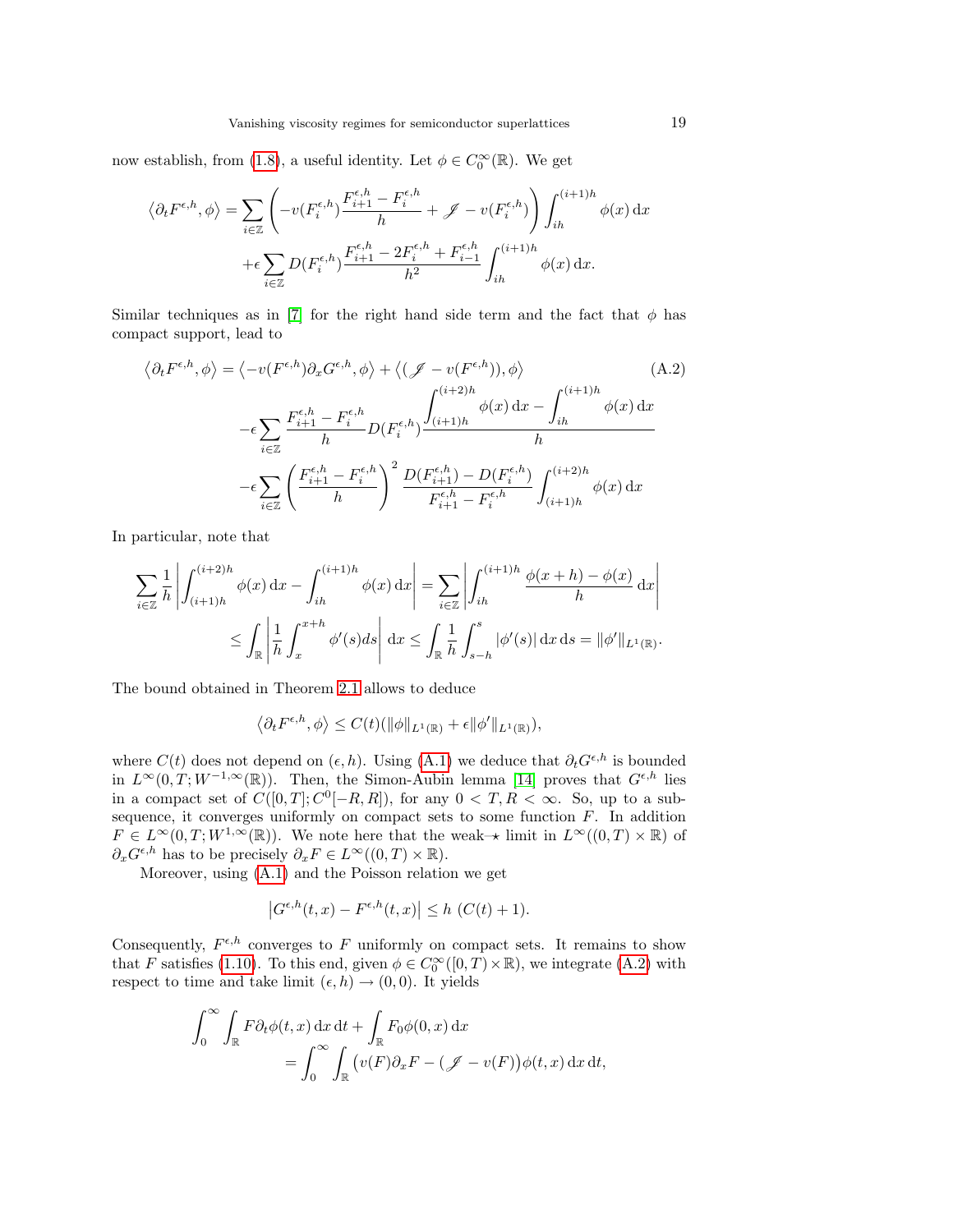where we have used the fact that the last two terms in [\(A.2\)](#page-18-0) are of order  $\mathcal{O}(\epsilon)$ . Then F is the unique regular solution of  $(1.10)$  with initial data  $F_0$  and the whole sequence converges.

## <span id="page-19-3"></span>Appendix B. Drift velocity and diffusion coefficient.

In order to make the paper self-contained and the numerical results reproducible (Figure [5.1\)](#page-2-0), we give explicit expressions of the velocity and diffusion in terms of the electric field. In spite of the existence of exact formulas for  $v$  and  $D$ , due to their complexity, see [\[3\]](#page-19-0), we have used the following numerical approximations inspired by the results [\[2,](#page-19-1) Appendix A] and [\[4\]](#page-19-13)

$$
v(F) = (1 - e^{-1.16F}) \times \left[ \frac{0.81}{0.47 + (0.58F - 12.76)^2} + \frac{0.54}{0.47 + (0.58F - 6.88)^2} + \frac{0.27}{0.47 + (0.58F - 1)^2} \right],
$$
  

$$
D(F) = e^{-2F} \times \left[ \frac{0.279}{0.47 + (0.58F - 6.88)^2} + \frac{0.186}{0.47 + (0.58F - 1)^2} \right],
$$

$$
D(F) = e^{-2F} \times \left[ \frac{0.279}{0.47 + (0.29F - 12.76)^2} + \frac{0.180}{0.47 + (0.29F - 6.88)^2} + \frac{0.093}{0.47 + (0.29F - 1)^2} + \frac{0.02Fe^{2F}}{1 + (2F)^2} \right].
$$

Acknowledgments. The authors thank J. Campos for pointing out the results in [\[11\]](#page-19-5). T. G. is gratefully indebted to B. Perthame for many discussions on nonconservative numerical schemes. We also thank the referees for their constructive remarks and relevant suggestions which have helped us in improving this work.

## **REFERENCES**

- <span id="page-19-4"></span>[1] S. Benzoni-Gavage, Semi-discrete shock profiles for hyperbolic systems of conservation laws, Phys. D 115 (1998), 109–123.
- <span id="page-19-1"></span>[2] L. Bonilla, Theory of nonlinear charge transport, wave propagation, and self-oscillations in semiconductor superlattices, J. Phys.: Condens. Matter, 14 (2002), 341–381.
- <span id="page-19-0"></span>[3] L. L. BONILLA, G. PLATERO, D. SÁNCHEZ. *Microscopic derivation of transport coefficient and* boundary conditions in discrete drift-diffusion models of weakly coupled superlattices, Phys. Rev. B, 62 (2000), 2786–2796.
- <span id="page-19-13"></span>[4] L. L. BONILLA, O. SÁNCHEZ, J. SOLER. Nonlinear stochastic discrete drift-diffusion theory of charge fluctuations and domain relocation times in semiconductor superlattices, Phys. Rev. B, 65 (2002), 195308.
- <span id="page-19-9"></span>[5] R. Botchorishvili, B. Perthame, A. Vasseur, Equilibrium schemes for scalar conservation laws with stiff sources, Math. Comp., 72 (2003), 131–157.
- <span id="page-19-10"></span>[6] R. J. Di Perna, Convergence of approximate solutions to conservation laws, Arch. Rat. Mech. Anal., 82 (1983), 27–70.
- <span id="page-19-2"></span>[7] T. GOUDON, O. SÁNCHEZ, J. SOLER, L.L. BONILLA, Low-field limit for a nonlinear discrete drift-diffusion model arising in semiconductor superlattices theory, SIAM Journal on Applied Mathematics, Vol. 64, no. 5, (2004), 1526–1549.
- <span id="page-19-7"></span>[8] T. GOUDON, B. PERTHAME, Singular Source in Scalar Conservation Law, Work in preparation.
- <span id="page-19-6"></span>[9] T. Hou, P. G. Le Floch, Why nonservative schemes converge to wrong solutions: Error analysis. Math. Comp., 62 (1994) 497–530.
- <span id="page-19-12"></span>[10] B. W. KNIGHT, G. A. PETERSON, Theory of the Gunn effect, Phys. Rev. 155 (1967) 393.
- <span id="page-19-5"></span>[11] J. Mallet–Paret, Traveling waves in spatially discrete dynamical systems of diffusive type, in Dynamical systems, Lecture Notes in Math., 1822 (Springer, Berlin 2003), pp. 231–298.<br>[12] F. MURAT, L'injection du cône positif de  $H^{-1}$  dans  $W^{-1,q}$  est compacte pour tout  $q < 2$ , J.
- <span id="page-19-11"></span>Math. Pures et Appl., 60 (1981) 309–322.
- <span id="page-19-8"></span>[13] B. Perthame, Kinetic formulation of conservation laws. Oxford Lecture Series in Mathematics and its Applications, vol. 21 (Oxford University Press, Oxford 2002).